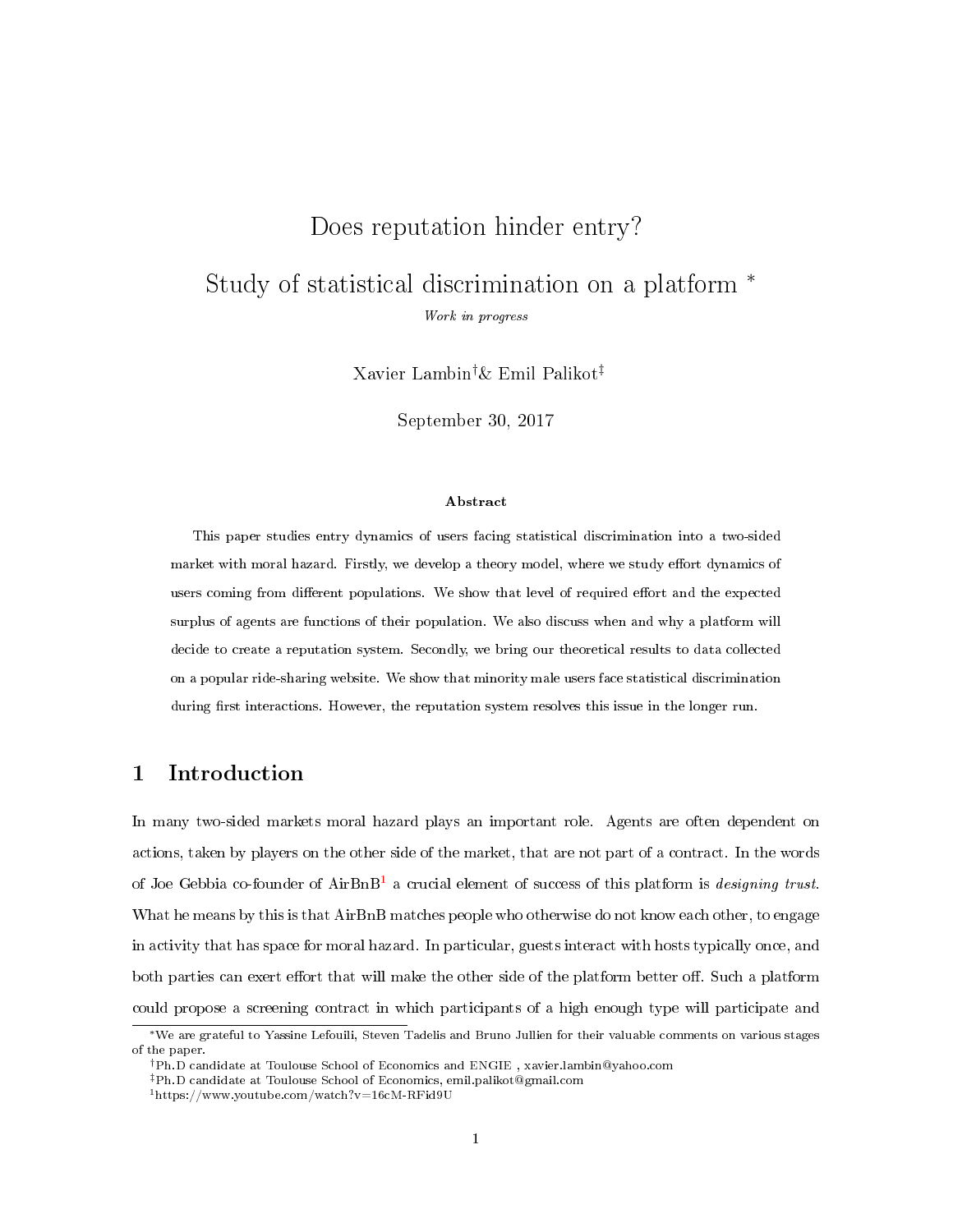exert a lot of effort; other users would decide to opt out (see [Roger and Vasconcelos](#page-33-0)  $(2014)$ ). However, screening contracts that make low type agents not participate, can be suboptimal e.g. induce a low participation. Furthermore, statistical discrimination of particular minorities is a well-documented phenomena on many platforms labelling themselves as sharing economy (see for example [Edelman and](#page-32-0) [Luca](#page-32-0)  $(2014)$ ). This sort of discrimination can make a simple screening contract difficult to implement or not optimal from the profit maximizing point of view. Development of a reputation system is often seen as a way out of this stalemate. On one hand, reputation system can serve as a commitment device allowing users to signal their type and commit to taking a high action, in exchange for higher probability of being matched. On the other hand, possibility of signalling one's type allows users facing initial discrimination to escape such a trap.

A goal of this project is to study implications of a reputation system on entry to a two-sided market suffering from a moral hazard problem. In particular, we are interested in dynamics of effort of users coming from different populations, including minorities facing statistical discrimination. In order to address this questions, we first develop a theoretical model, and secondly, we bring the hypotheses stemming from theory to data. We collect data through a web-crawling program on a popular ridesharing platform. Our preliminary results point towards a claim that reputation system is an effective device in escaping statistical discrimination. Users coming from discriminated populations have to exert higher effort at the beginning, but after some time they are able to form a high reputation and escape such a discrimination. We show that minority male users are facing initial discrimination, they set prices on average lower, controlling for the quality of the car and outside options available on the route they travel. However, after several interaction i.e. once users have formed reputations, belonging to this minority does not longer play a signicant role.

Relation to literature: Our projects falls into intersection of several strands of economic literature. Firstly, into the literature on two-sided markets, where the most relevant references being [Rochet and](#page-33-1) [Tirole](#page-33-1) [\(2003\)](#page-33-1) and [Caillaud and Jullien](#page-32-1) [\(2003\)](#page-32-1). Our model can be seen, on one hand, as a special case of the former paper, where we focus on only two types of agents on each side of the market, on the other hand, as an extension as we also enrich the model with long-lived agents on one side of the market, and the moral hazard question. Problem of a long-lived oligopolist is studied by [Maskin and Tirole](#page-33-2) [\(1988\)](#page-33-2), and later on extended by [Fudenberg and Tirole](#page-32-2) [\(2000\)](#page-32-2), where similar feature of foreclosing the market by strategic shift by an incumbent is identified. Secondly, we consider a model of moral hazard, which is related to seminal works in the field [Baron and Myerson](#page-32-3)  $(1982)$  and Laffont and Tirole  $(1986)$ ,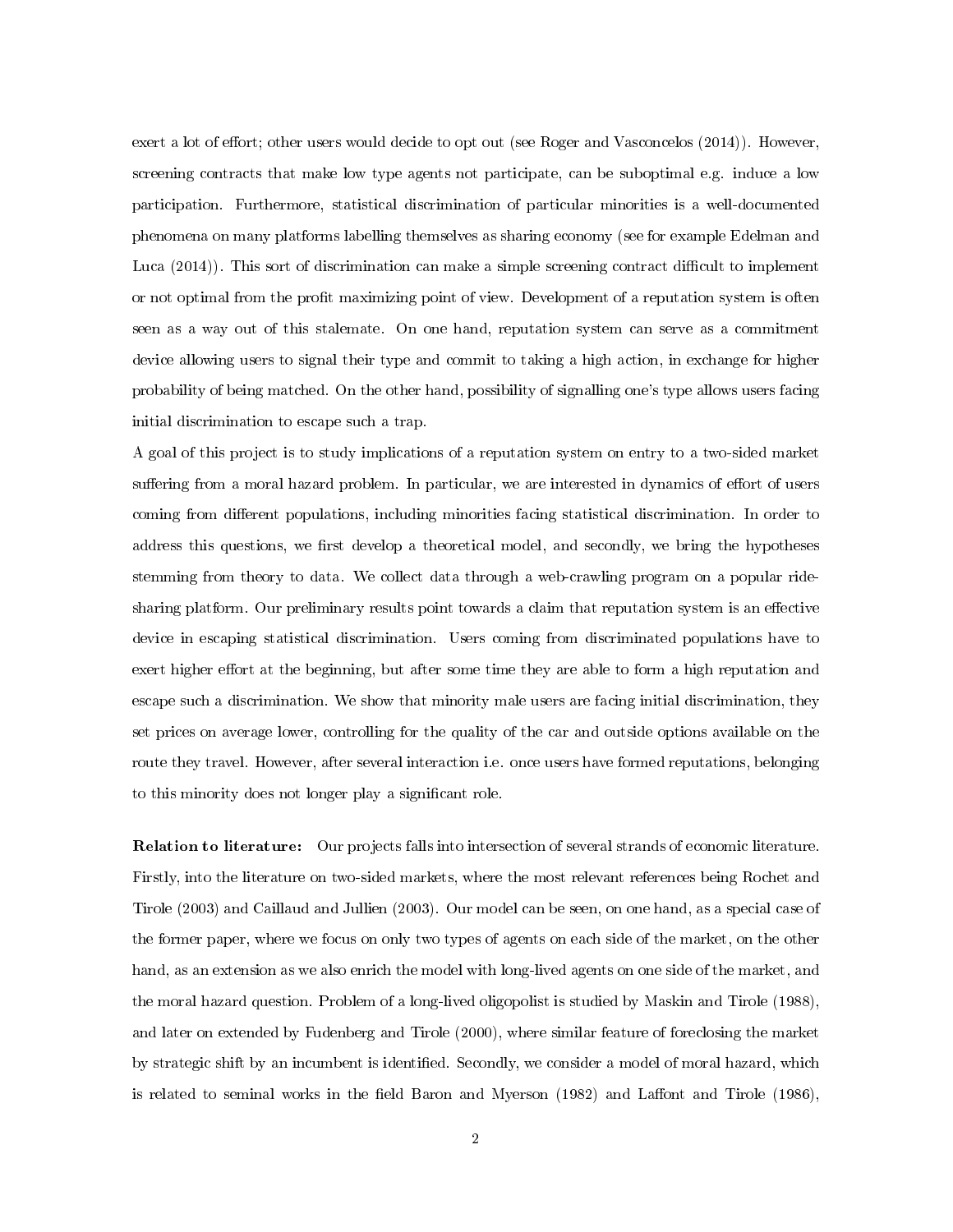but also more recent works of [Roger and Vasconcelos](#page-33-0) [\(2014\)](#page-33-0) and [Garrett and Pavan](#page-32-4) [\(2012\)](#page-32-4). Thirdly, recent economic (and computer science) literature has studied effectiveness and design of reputation systems, some of notable projects being: [Nosko and Tadelis](#page-33-4) [\(2015\)](#page-33-4), [Cabral et al.](#page-32-5) [\(2010\)](#page-32-5), [Bar-Isaac and](#page-32-6) [Tadelis](#page-32-6) [\(2008\)](#page-32-6), [Liu and Skrzypacz](#page-33-5) [\(2014\)](#page-33-5), [Livingston](#page-33-6) [\(2005\)](#page-33-6), [Jolivet et al.](#page-32-7) [\(2016\)](#page-32-7), [Bolton et al.](#page-32-8) [\(2004\)](#page-32-8), [Mayzlin et al.](#page-33-7) [\(2014\)](#page-33-7), [Jullien and Park](#page-32-9) [\(2014\)](#page-32-9) and [Zervas et al.](#page-33-8) [\(2015\)](#page-33-8). However, these papers focus on understanding how consumers may react to the information provided. They aim at improving the accuracy of the reputation system, either by reducing fraud or providing adequate information. In contrast our paper shows an excess of precision in reputation may prevent entry of new users. [Spagnolo](#page-33-9) [\(2012\)](#page-33-9) and Butler et al.(2017) show in lab experiments that a reputation system, if not designed wisely may hinder entry of new participants. We provide a formal analysis of this phenomena and identify this effect in a natural experiment. Kovbasyuk and Spagnolo (2017) also show a repeated game with limited records maximizes the number of trades. This effect motivated by the fact agents may have randomly changing types. In our model, this effect is due to a trade-off between revealing information, and allowing the entry of new agents.

Finally, the motivation of the paper stems from growing literature on statistical discrimination in online markets: [Edelman and Luca](#page-32-0) [\(2014\)](#page-32-0) and Edelman et al (2016) study discrimination on the short-term house rental platform Airbnb[.Goddard et al.](#page-32-10) [\(2015\)](#page-32-10) and [Ge et al.](#page-32-11) [\(2016\)](#page-32-11) show evidence of discrimination in transportation systems. Close to our empirical analysis, [Farajallah et al.](#page-32-12) [\(2016\)](#page-32-12) shows minorities have a lower success rate on the carpooling platform Blablacar. Our paper also identifies discrimination. However, it goes into more details by showing that this discrimination is at least in part statistical. A wisely designed reputation system allowing to reveal the true quality of agents may alleviate the issue.

### 2 Theory models

### 2.1 Model I: A reputation system to alleviate the reputation trap issue

 $2$ In this section, we examine the impact of a reputation system on a principal's choice to interact with a given agent. The reputation, built over past interactions helps the principal figure out whether he wants to interact with an experienced agent, or exclude him and hire a new one with no reputation

<span id="page-2-0"></span> $2$ As abovementioned, this is a work in progress, hence we present two approaches to build a theoretical model, the first one focused more on entry under statistical discrimination and second on rationale for a reputation system on a two-sided market with moral hazard; ultimately, we aim to unify these approaches.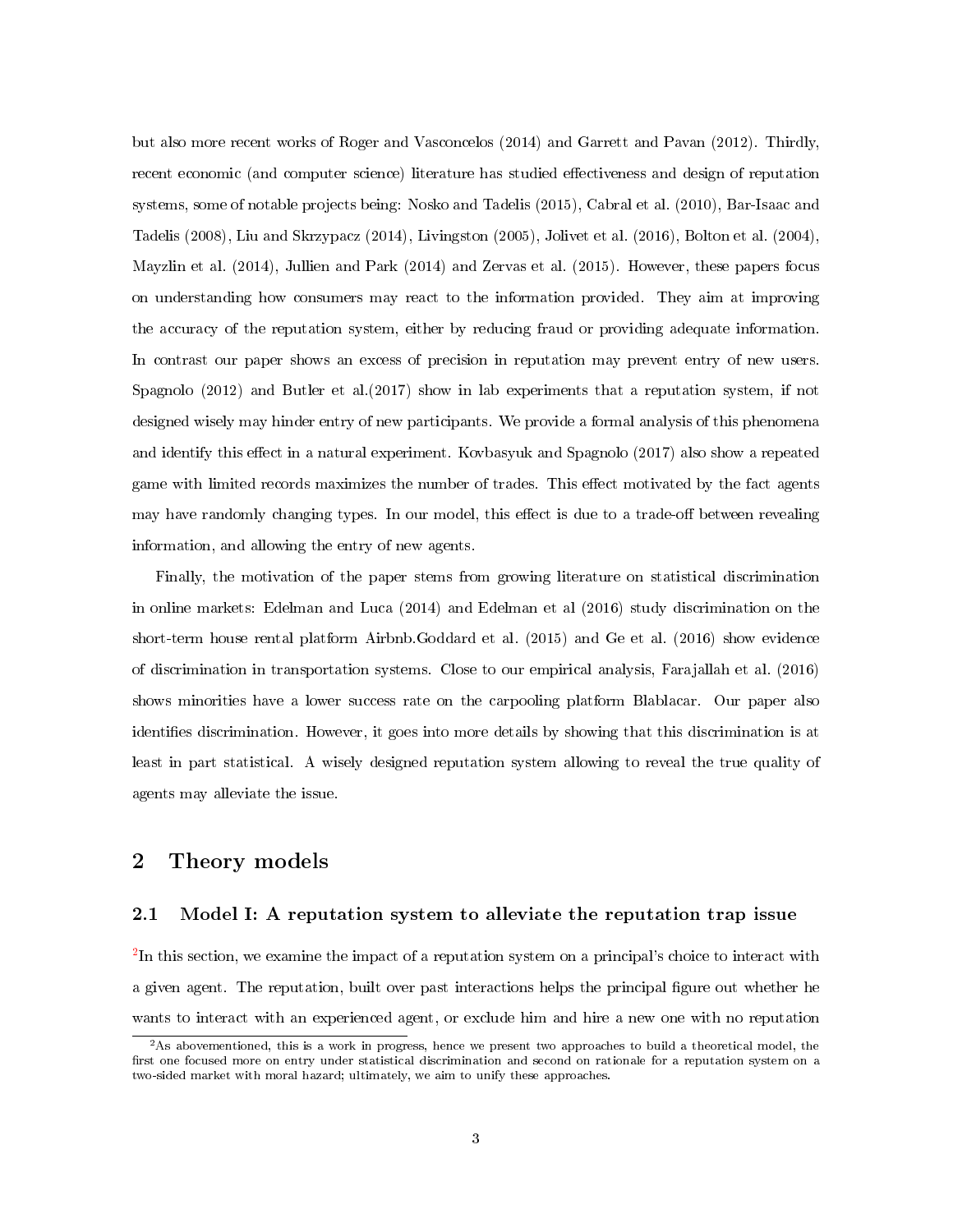yet.

There are an infinity of periods, each corresponding to a ride a rider (the principal) will be doing. For each ride (each period), he needs a driver (the agent). At each period, the principal will be presented to a new agent. The principal does not observe the exact type of the agent, but has a prior on the distribution of types. For a given agent, the distribution depends on an observed attribute  $\epsilon$ . The cumulative distribution function of types in a given population  $\epsilon$  is denoted  $F_{\epsilon}(.)$ . At each period, the principal is matched with a new agent. The "population" from which the agent is selected is drawn randomly from CDF  $G(\epsilon)$ . The principal can then choose to keep the agent he was matched with at the previous period (whose population we denote  $\epsilon_{old}$ ), or fire her and hire the new agent. He will make his decision based on his beliefs of current and new drivers' type and propensity to exert efforts – and his own ability to elicit efforts based on the information at his disposal. The model is an extension of Laffont and Tirole [\(1986\)](#page-33-3), applied to n periods. The principal has however no commitment power from one period to another. Hence, any information revealed and recorded by the principal, will be fully exploited at later stages of the game. For ease of exposition, all agents are myopic and disregard the impact of current actions on benefits beyond the current period. The principal aims at fully revealing, direct mechanisms. At each period i, the agent is asked to report his type  $\hat{\beta}$ . The agent is then paid a transfer  $s_i$  end provided with a recommendation on efforts  $e$ . Both the transfert and efforts will depend on the reported type  $\hat{\beta}$ , the population  $\epsilon$  of the agent and the beliefs of the principal, to be described later on. The principal enjoys a gross benefit of  $\pi = \beta + e_i$ , meaning a high-type agent provides high benefits. The principal also wants to elicit efforts from the agent. The principal observes  $\pi$ , but not  $\beta$ and  $e$ , giving the agent the opportunity to pretend she is a low type, in order to save on efforts. The principal aims at maximizing:

$$
\beta + e_i - s_i
$$

The agent endures a cost of producing efforts  $\psi(e)$ . Her outside opportunity is 0. Her payoff if she accepts the offer of the principal is therefore:

$$
u_i = s_i - \psi(e_i)
$$

A key addition to standard models is that the principal only has imperfect recall of previous disclosures. Assuming agent i revealed himself to be of type  $\beta_i$  over the last n periods, the principal believes the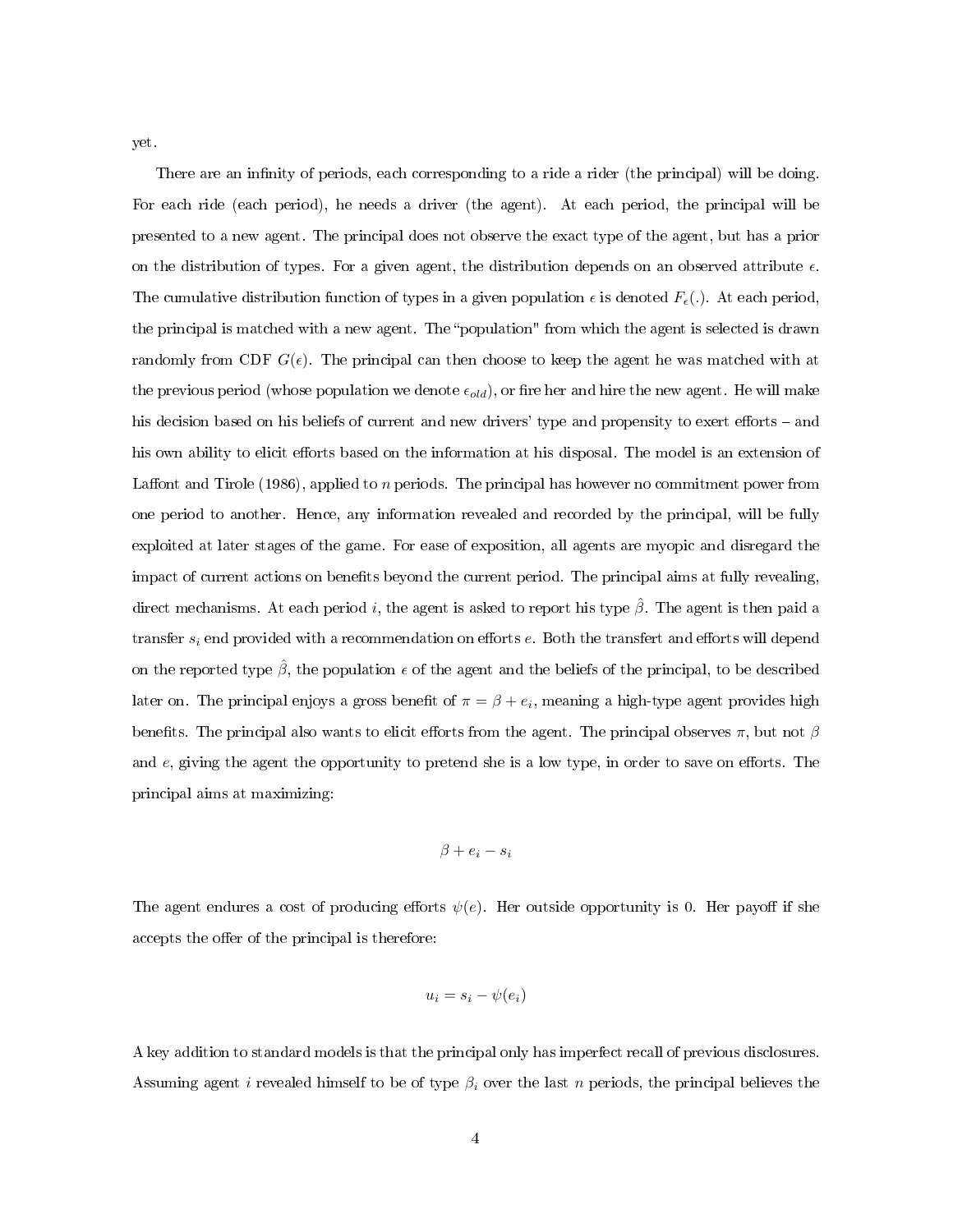type of the agent is :

<span id="page-4-0"></span>
$$
\tilde{\beta}_{i,n+1} = (1 - \alpha^n)\beta_i + \alpha^n v_\epsilon \tag{1}
$$

Where  $v_{\epsilon}$  is randomly drawn from distribution  $F_{\epsilon}$ ., which corresponds to the prior distribution of types in population  $\epsilon$ , absent further information.  $\alpha \in [0,1]$  is exogenous and represents how well the principal remembers the information extracted in previous periods.  $\alpha = 1$  means he remembers nothing, and starts from the same prior at  $\alpha$  every period.  $\alpha = 0$  means there is perfect recall. Once the type of the agent is disclosed, he can fully exploit the information. Intermediary  $\alpha$  means the principal has an idea of the type previously disclosed, but still relies on his prior to some extent. Another interpretation for this belief formation, is that the principal distrusts the information previously collected and still clings to his prior. We could describe this behavior as a form of persistence in prejudice. In practice  $\alpha$  represents the strength of the reputation system, that allows to transmit private information revealed in previous stages to subsequent stages. The smaller  $\alpha$ , the more precise the reputation system. We focus on fully revealing mechanisms. The timing within each period is:

- Step 1: principal establishes his prior on current driver (equation [1\)](#page-4-0)
- Step 2: principal is matched with a new driver of population drawn from  $G(\epsilon)$
- Step 3: principal chooses whether to retain his current agent, or fire her and hire the new one.
- Step 4: agent accepts/rejects participation, and reports his type  $\hat{\beta}$
- Step 5: mechanism prescribes a menu of payments. Agent exerts efforts  $e$  accordingly
- Step 6: agent/principal agree on bad outcome if observed benefits do not equal  $\pi(\hat{\beta}) = \hat{\beta} + e(\hat{\beta})$

<span id="page-4-1"></span>Expected benefit of a new driver The principal is matched with a driver of population  $\epsilon$ . He makes sure there is full participation. We focus on direct mechanisms. Assuming the agent reports type  $\hat{\beta}$ , she then have to exert efforts that will replicate the total benefits  $\pi(\hat{\beta})$  the principal expects to observe (otherwise the agent incurs a large penalty). Hence she has to choose

$$
e(\beta, \hat{\beta}) = \pi(\hat{\beta}) - \beta
$$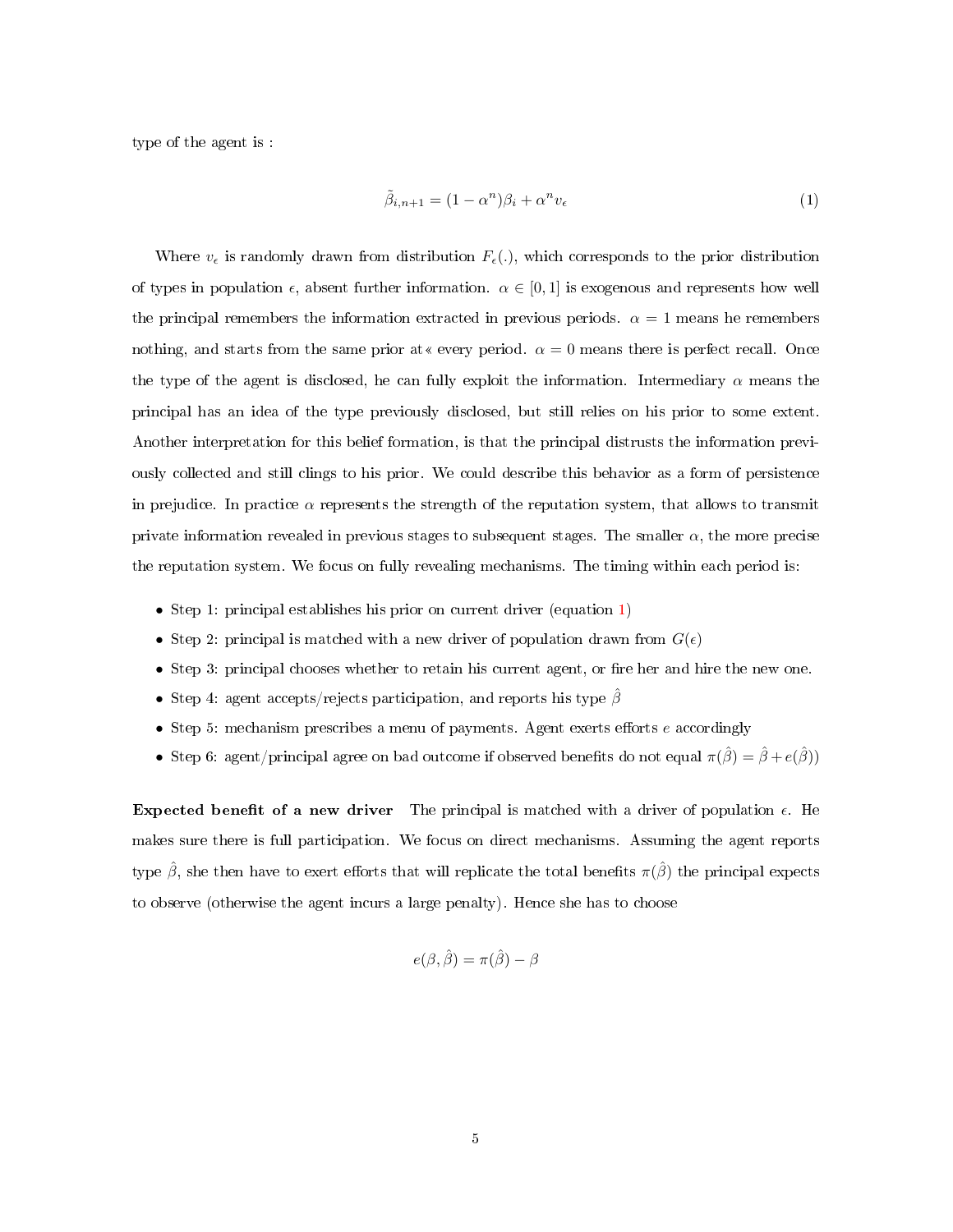Her payoff if innate costs  $\beta,$  and reports  $\hat{\beta}$  is:

$$
u(\beta, \hat{\beta}) = s_i(\hat{\beta}) - \psi(\pi(\hat{\beta}) - \beta)
$$
\n(2)

$$
\frac{\partial U}{\partial \beta}(\beta, \hat{\beta}) = \psi'(\pi(\hat{\beta}) - \beta)
$$
\n(3)

Let  $U(\beta)$  be the agent's payoff with truthful reporting. The envelope theorem yields that:

$$
U(\beta) = U(\underline{\beta}_{\epsilon}) + \int_{\underline{\beta}_{\epsilon}}^{\beta} \psi'(e(s))ds
$$
\n(4)

To minimize rents, the principal will choose a menu such that  $U(\underline{\beta}_{\epsilon}) = 0$  . By integration by parts we get :

$$
\mathbb{E}(U(\beta)) = \int_{\underline{\beta}_{\epsilon}}^{\overline{\beta}_{\epsilon}} \frac{1 - F_{\epsilon}(s)}{f_{\epsilon}(s)} \psi'(e(s)) f_{\epsilon}(s) ds \tag{5}
$$

The expected payoff of the principal is :

$$
\mathbb{E}_{new}(\Pi) = \int_{\underline{\beta}_{\epsilon}}^{\overline{\beta}_{\epsilon}} (\pi(s) - s_i(s)) f_{\epsilon}(s) ds \tag{6}
$$

$$
= \int_{\underline{\beta}_{\epsilon}}^{\overline{\beta}_{\epsilon}} \left( \beta + e - \frac{1 - F_{\epsilon}(s)}{f_{\epsilon}(s)} \psi'(e(s)) - \psi(e(s)) \right) f_{\epsilon}(s) ds \tag{7}
$$

Maximizing over the effort recommendation yields:

<span id="page-5-1"></span>
$$
\psi'(e(\beta)) = 1 - \frac{1 - F_{\epsilon}(\beta)}{f_{\epsilon}(\beta)} \psi''(e(\beta))
$$
\n(8)

This means high types are required to exert high efforts, while low type efforts are distorted downwards. This is a classical result of the theory of incentives. Assume the distribution of types within a population  $\epsilon$  corresponds to a mere shift of densities from left to right, meaning  $F_{\epsilon}(\beta) = F_0(\beta - \epsilon)$ . This means the higher  $\epsilon$ , the higher the expected type of an agent. The effort recommendation then follows:

<span id="page-5-2"></span>
$$
\psi'(e_{\epsilon}(\beta)) = 1 - \frac{1 - F_0(\beta - \epsilon)}{f_0(\beta - \epsilon)} \psi''(e(\beta))
$$
\n(9)

<span id="page-5-0"></span>Assumption 1. For ease of exposition, we sometimes make the following assumptions:

A1  $\psi(e) = \frac{e^2}{2}$ 2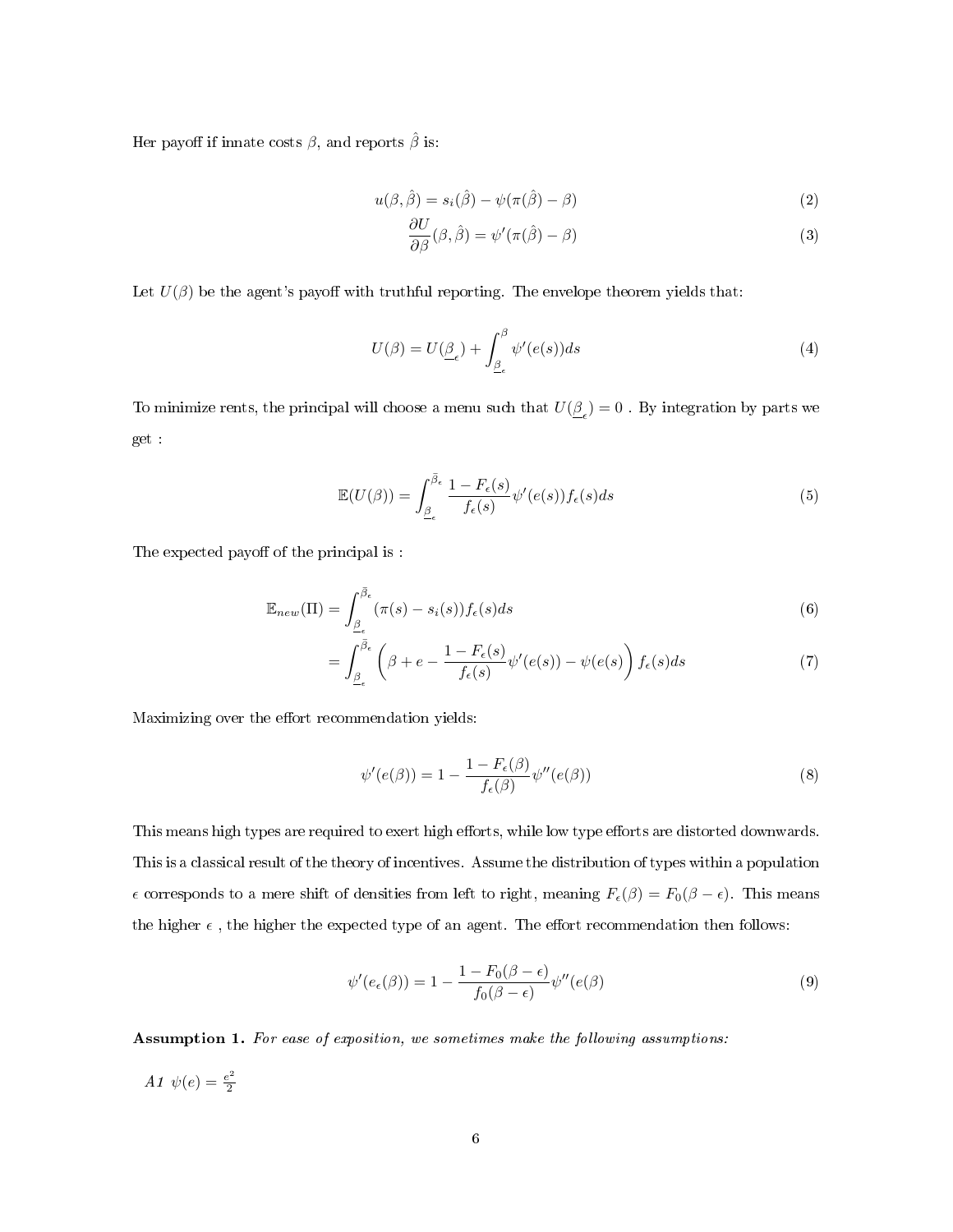A2  $F_{\epsilon}$ (.) follows a uniform distribution over  $[\epsilon, 1 + \epsilon]$ 

<span id="page-6-0"></span>**Lemma 1.** Under assumptions [1,](#page-5-0) take an agent of a given type  $\beta$ , with no reputation. As the agent's prior signal decreases ( $\epsilon$  small):

- 1. the required effort increases
- 2. the surplus of the agent increases
- 3. the surplus of the principal derived from the agent increases

*Proof.* Impact of  $\epsilon$  on efforts: Define :

$$
h(e,\epsilon) = -\psi'(e_{\epsilon}(\beta)) + 1 - \frac{1 - F_{\epsilon}(\beta)}{f_{\epsilon}(\beta)}\psi''(e(\beta))
$$

We use the implicit function theorem on  $h(e, \epsilon)$ :

$$
\frac{\partial e^*(\epsilon)}{\partial \epsilon} = -\frac{1 + \frac{1 - F_{\epsilon}(\beta)}{f^2(\epsilon, \beta))} \frac{\partial f(\epsilon, \beta))}{\partial \beta}}{\psi''(\epsilon) + \frac{1 - F_{\epsilon}(\beta)}{f(\epsilon, \beta))} \psi'''(\epsilon)}
$$

$$
= -1 < 0
$$

**Impact of**  $\epsilon$  **on agent surplus:** Surplus of type  $\beta$  from population  $\epsilon$ :

$$
u(\beta, \epsilon) = \int_{\underline{\beta}_{\epsilon}}^{\beta} \psi'(e(s, \epsilon)) f(s, \epsilon) ds = \int_{\epsilon}^{\beta} (s - \epsilon) ds = \frac{(\beta - \epsilon)^2}{2}
$$

$$
\Rightarrow \frac{\partial u(\beta, \epsilon)}{\partial \epsilon} < 0
$$

Impact of  $\epsilon$  on principal surplus:

$$
\Pi(\beta, \epsilon) = \beta + e(\beta, \epsilon) - \frac{1 - F_{\epsilon}(\beta)}{f_{\epsilon}(\beta)} \psi'(e(\beta, \epsilon) - \psi(e(\beta, \epsilon))
$$

$$
= \beta + \beta - \epsilon - (1 - \beta + \epsilon)(\beta - \epsilon) - \frac{(\beta - \epsilon)^2}{2}
$$

$$
\Rightarrow \frac{\partial \Pi(\beta, \epsilon)}{\partial \epsilon} = \epsilon - \beta < 0
$$

Albeit intuitive, lemma [1](#page-6-0) has important implications on the principal's choice of an agent. It is worth observing that absent other information than the prior  $F_{\epsilon}(.)$ , a principal will choose an agent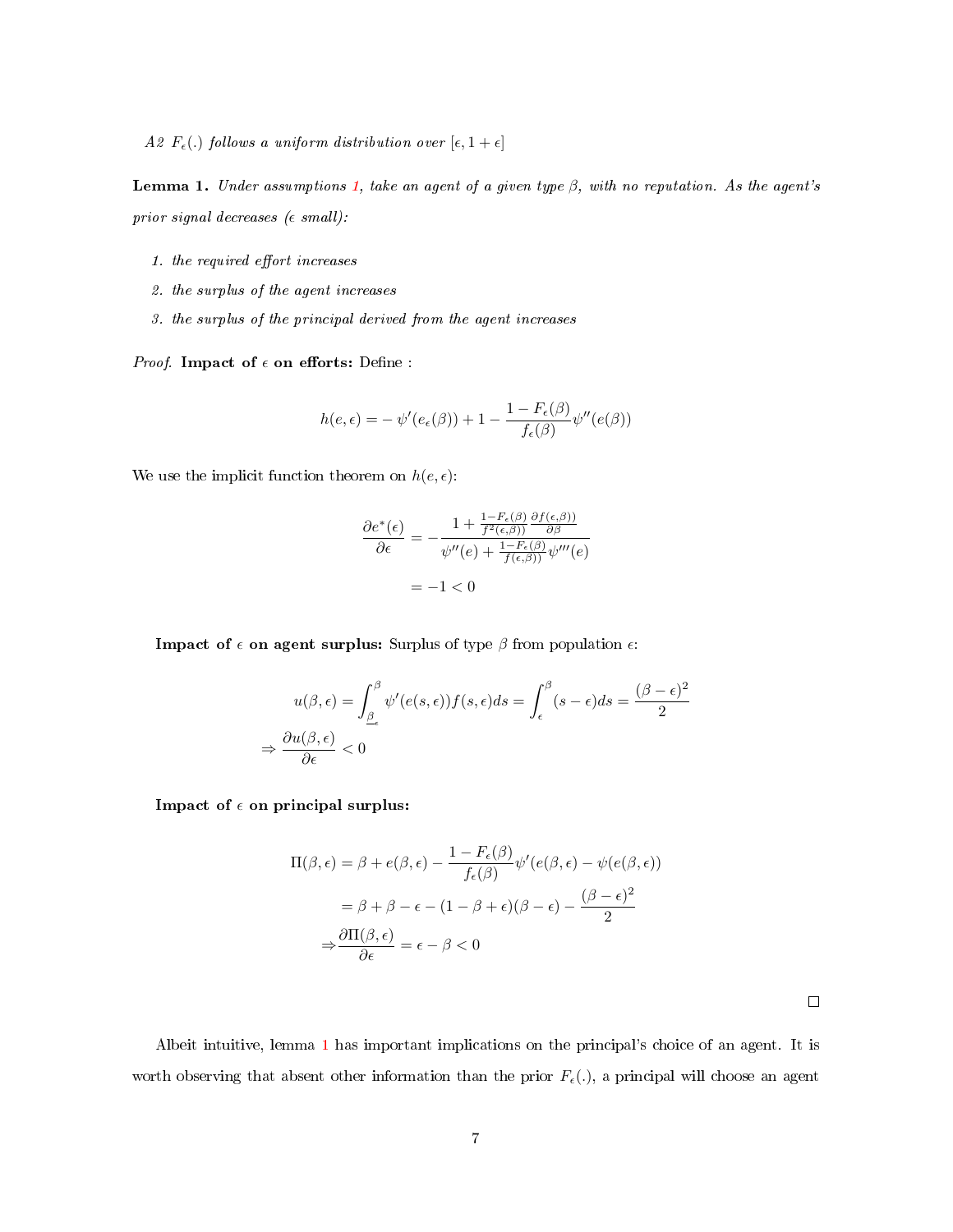from the highest  $\epsilon$  population whenever he has the choice. Agents from a relatively low  $\epsilon$  population may thus be stuck in a "reputation trap", whereby they get excluded from interaction  $-$  despite them having a potentially higher type than the expected type of the higher- $\epsilon$  population. This is also despite the fact they will provide more efforts if they are selected than their counterpart from a higher population -see item ([1](#page-6-0)) in lemma 1- and despite the fact the agent provides more surplus to the principal see item (3) in lemma [1.](#page-6-0) This means a reputation system is necessary to convey information from one period to the other, in order to avoid the reputation trap phenomena. As the next section will show, the quality of the reputation system will be key to eliminating this issue and restore efficiency.

Expected benefit of retaining current agent At the beginning the  $n - th$  period with a given agent, the principal can use previous messages conveyed by the reputation system to form a prior of the agent's type. Assume the agent  $i$  is of true type  $\beta_i$ . The population of the incumbent is indexed by  $\epsilon_{old}$ . The principal forms his beliefs according to equation [\(1\)](#page-4-0), with  $\epsilon = \epsilon_{old}$ . This means the principal may doubt the report of the agent is accurate, and thinks his type will be drawn from a distribution  $\tilde{F}_{\alpha,n,\epsilon}(.)$  such that  $\tilde{F}_{\alpha,n,\epsilon}(x) = F_0 \left( \frac{x - (1 - \alpha^n)\beta_i}{\alpha^n} - \epsilon \right)$ 

Following similar steps as in section  $2.1$ , we find that the expected surplus of the principal is:

$$
\mathbb{E}_{old}(\Pi) = \mathbb{E}_{n,\beta_i} \left[ (1 - \alpha^n)\beta_i + \alpha^n v_{\epsilon} + e_{n,\beta_i}(s) - \frac{1 - F_{\alpha,n,\epsilon}(s)}{f_{\alpha,n,\epsilon}(s)} \psi'(e_{n,\beta_i}(s)) - \psi(e_{n,\beta_i}(s)) \right]
$$
(10)

Maximizing with respect to  $e_{n,\beta_i}(s)$  we find that  $e_{n,\beta_i}(s)$  is defined by :

<span id="page-7-0"></span>
$$
\psi'(e_{n,\beta_i}(s)) = 1 - \frac{1 - F_{\alpha,n,\epsilon}(s)}{f_{\alpha,n,\epsilon}(s)} \psi''(e_{n,\beta_i}(s))
$$
\n(11)

While the surplus of a principal retaining its agent  $(10)$  looks similar to the one when he fires him  $(7)$ , there are two key difference. First, the principal has a more precise prior on the agents' expected type (first two terms in  $10$ ). Second, the effort schedule is modified due again to a better appreciation of the agents' type. This is reflected both in the effort recommendation, and the rent left to agents.

Retention policy with a reputation system The principal will retain his agent if and only if the expected benefit from continued interaction with the current agent  $\mathbb{E}_{old}(\Pi)$  is greater than the expected benefit from hiring a new agent  $\mathbb{E}_{new}(\Pi)$ . For ease of exposition, this section uses assumptions [1.](#page-5-0) With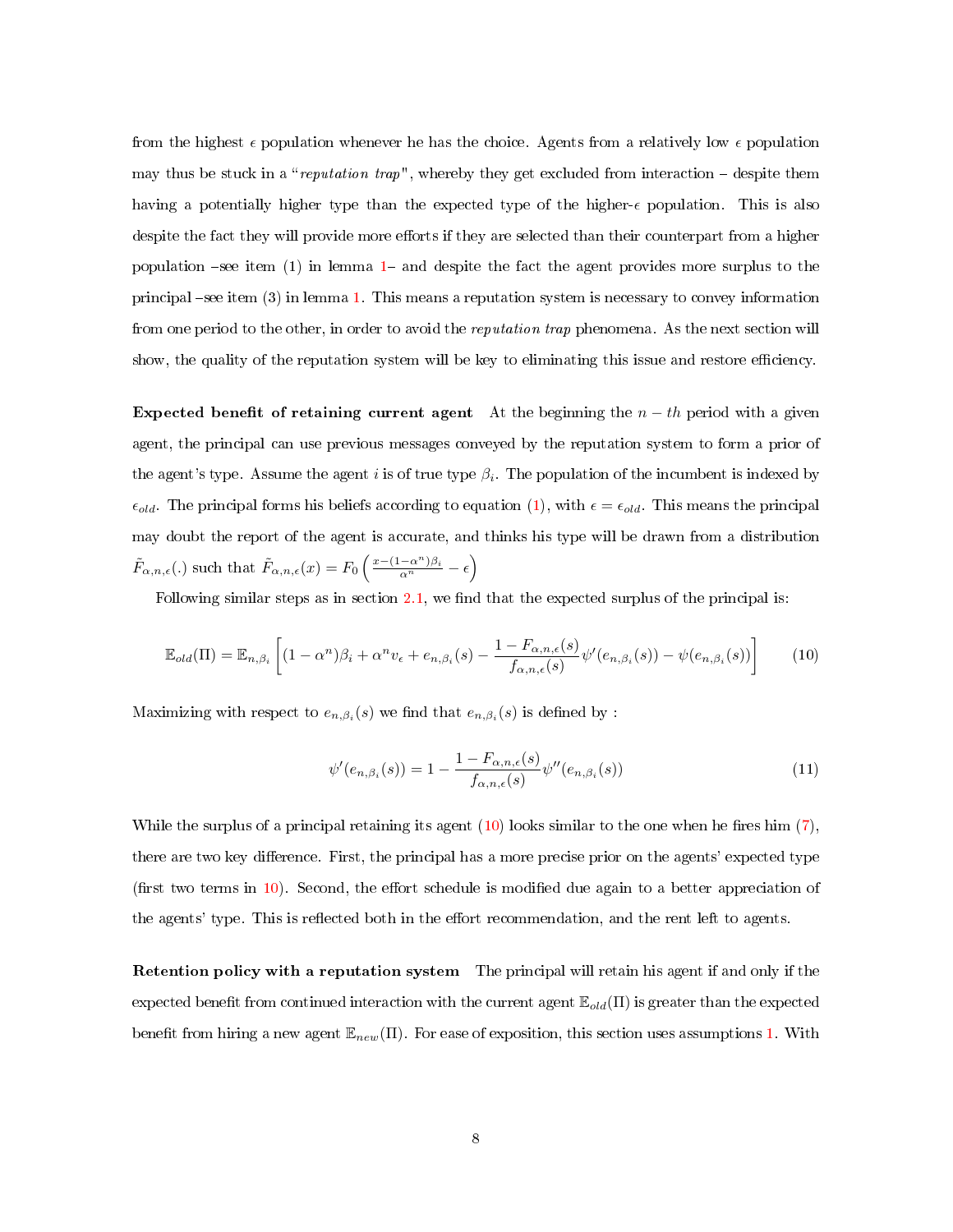this assumption, we can re-write after some calculation (to be detailed in appendix [A.1\)](#page-34-0):

$$
\mathbb{E}_{new}(\Pi) = \frac{2}{3} + \epsilon_{new} \tag{12}
$$

<span id="page-8-2"></span><span id="page-8-1"></span>
$$
\mathbb{E}_{old}(\Pi) = (1 - \alpha^n)\beta_i + \alpha^n \epsilon_{old} + \frac{1}{2} + \frac{\alpha^{2n}}{6}
$$
\n(13)

The current agent is retained if and only if

<span id="page-8-0"></span>
$$
\mathbb{E}_{old}(\Pi) > \mathbb{E}_{new}(\Pi)
$$
  
\n
$$
\Leftrightarrow \beta_i > \bar{\beta} \equiv \frac{\epsilon_{new} - \alpha^n \epsilon_{old}}{1 - \alpha^n} + \frac{1}{6} + \frac{\alpha^n}{6}
$$
 (14)

A first conclusion is that if  $\alpha^n$  is close to 0 (strong reputation system), the retention policy becomes efficient, as the principal retains the manager if and only if the surplus he will obtains from continuation exceeds the expected surplus stemming from interaction with a new manager. If  $\alpha^n$  is close to 1 (i.e. the principal has a poor memory, or the reputation system is weak), then condition [14](#page-8-0) is met if and only if  $\epsilon_{new} > \epsilon_{old}$ : the principal chooses whoever has the highest public signal. In that case, agents with a low public signal are trapped in a "reputation trap". This situation is more likely to occur at early stages (small *n*) of the relationship between the principal and the agent (since  $\frac{\partial \bar{\beta}}{\partial \alpha^n} > 0$ .

If a principal with perfect recall would internalize agent surplus (in other words, if he were a benevolent social planner), he would be able to elicit optimal effort of all agents he is matched with. In that case, the retention policy is simpler:

<span id="page-8-3"></span>
$$
\bar{\beta}_{SP} = \frac{1}{2} + \epsilon_{new} \tag{15}
$$

The social planner keeps the agent if and only if its observed type is greater than the expected type of the new population. We can then write the following lemma.

Lemma 2. Assume the principal is matched with a new agent of a higher population than the incumbent agent. There exist  $\alpha_{lim}$  such that if  $\alpha < \alpha_{lim}$ , there is excess retention of the agent compared to the policy of a social planner. If  $\alpha > \alpha_{lim}$ , there is excess exclusion of the agent.

Proof. There is excess retention if and only if

$$
\bar{\beta}<\bar{\beta}_{SP}\Leftrightarrow w(\alpha^n)\equiv\frac{\epsilon_{new}-\alpha^n\epsilon_{old}}{1-\alpha^n}+\frac{1}{6}+\frac{\alpha^n}{6}-\frac{1}{2}-\epsilon_{new}<0
$$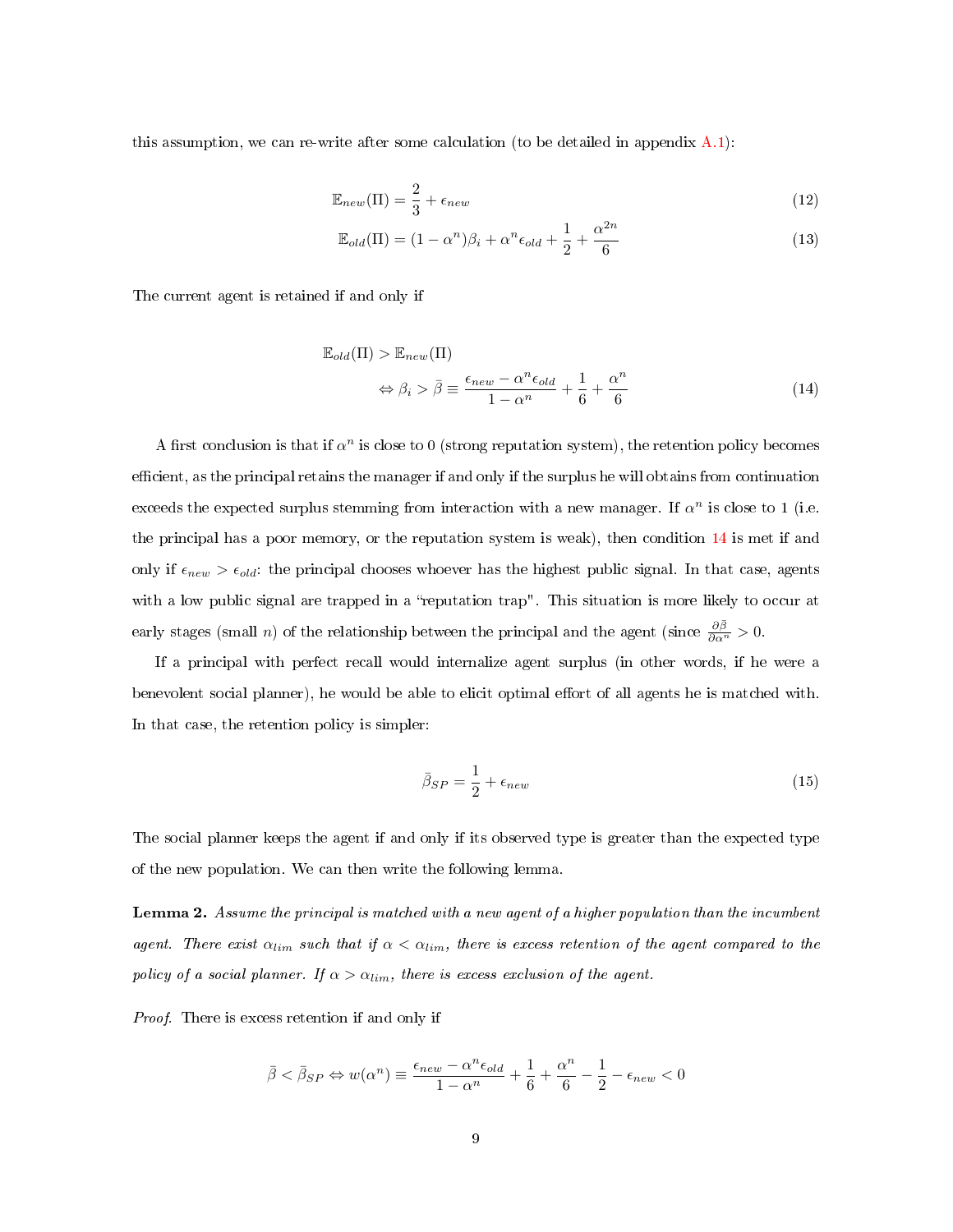$w(0) < 0$ ,  $w(x) \longrightarrow_{x \to 1} +\infty$  and  $\frac{\partial w}{\partial \alpha^n}(\alpha^n) > 0$ . The lemma results from the intermediate value theorem.  $\Box$ 

Figure [1](#page-9-0) summarizes the findings of this section. It shows the retention policy per type  $\beta$ , as a function of reputation system memory  $\alpha^n$ , when incumbent is  $\epsilon_{old} = 0$  and the principal is matched with a new agent from population  $\epsilon_{new} > 0$ . We see that if the principal distrusts past observations or has a bad memory  $(\alpha^n \text{ large})$ , there will be excess exclusion of the incumbent agent. It may go as far as excluding all incumbent agent, notwithstanding their type. On the contrary, if the memory is too good, the principal may exert excess retention: even though the incumbent may be of relatively low type, the principal will keep her. This is because he knows her type well enough so that little rent will be given away. Closed form solutions for threshold values for  $\alpha$  can be found in appendix [A.2.](#page-35-0)



<span id="page-9-0"></span>Figure 1: Retention policy per type  $\beta$  , as a function of reputation system memory  $\alpha^n$ 

From a social welfare perspective, it is therefore desirable that the reputation system has imperfect recall, so as to limit entrenchment of the incumbent (thanks to asymmetry of information being revealed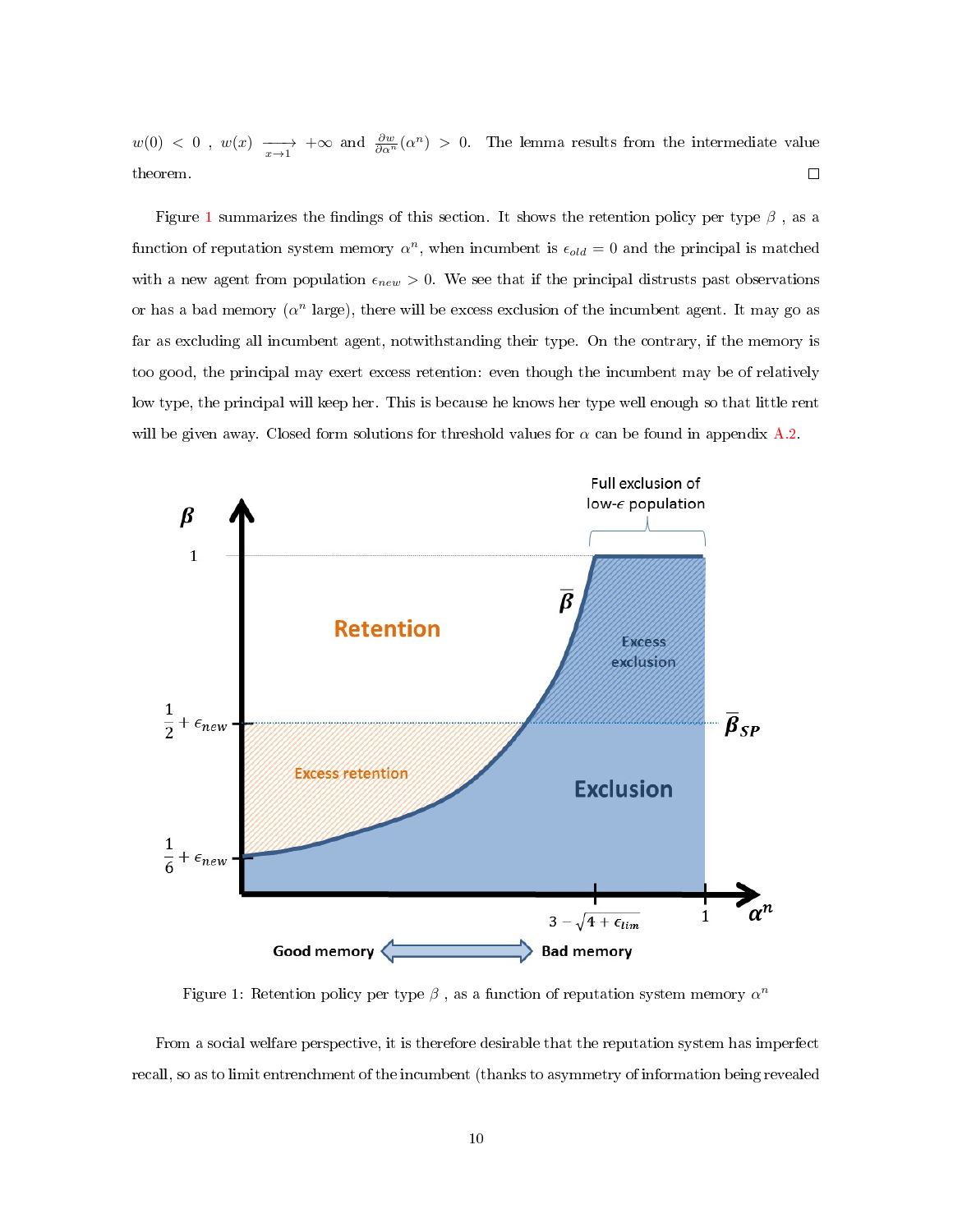during previous interactions) while avoiding populations to be confined in a reputation trap.

In the present model however, the principal always finds it optimal to have as good a memory as possible. A principal should therefore strive to have  $\alpha$  as low as possible. This result is unlikely to hold if she takes into account the effect of the entry of new agents – which benefits will be reaped in future periods. The analysis of future market expansion effects on a platforms' inclination to keep a precise history of previous transactions is currently under progress.

#### 2.2 Model II: Benchmark model of moral hazard

Consider a two-sided market populated by a monopolist platform,  $n_1$  users on side 1 and  $n_2$  on side 2, where  $n_i \in \mathcal{N}$ . We will refer to side 1 users as sellers and side 2 as buyers. Both sides of the market engage in a transaction, which is, costly for side 1 to execute, and is subject to moral hazard, i.e. there is a part of transaction that is not contractible, effects utilities of both sides of the market and depends solely on decision of side 1. Sellers are long-lived users of the platform, while buyers trade only once. Finally, there is a platform that operates the market by setting per unit transaction fees, and has a possibility to enable side 1 to build individual reputation.

Preferences and behaviour As above-mentioned, side 1 users are long-lived. If they trade they receive a benefit b, which is distributed according to some continuous distribution function  $F(s)$  on the interval  $[0, 1]$ . In each period, when trade occurs a side 1 user takes an action a, which can be either high  $(h)$  or low  $(l)$ . Hence, per interaction utility of a side 1 user of type b writes [16](#page-10-0):

<span id="page-10-0"></span>
$$
u_i = \begin{cases} s_i - c - \tau_1 & \text{if } a = h \\ s_i + g - \tau_1 & \text{if } a = l \end{cases} \tag{16}
$$

, where  $\tau_1$  is a per interaction fee set by the platform and c a cost of trading that is positive. Side 2's utility also depends on a type  $b_i$  distributed according to  $H(b)$ , on [0, 1] and on the action taken by sellers [17](#page-10-1)

<span id="page-10-1"></span>
$$
v_j = \begin{cases} b_j - \tau_2 & \text{if } a = h \\ b_j - d - \tau_2 & \text{if } a = l \end{cases} \tag{17}
$$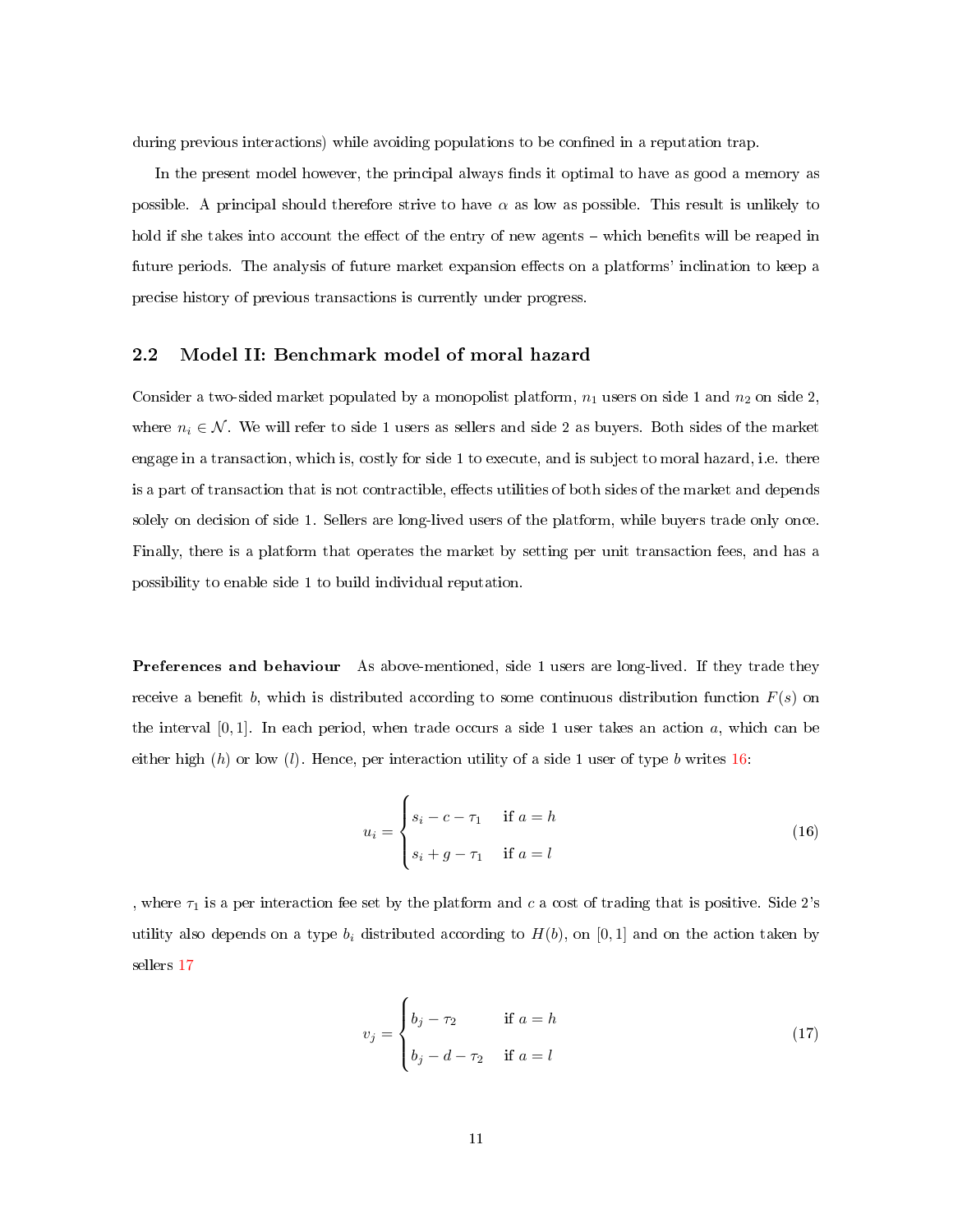We assume that the immediate benefit accruing to sellers  $q$  is smaller than the damage  $d$  caused to the other side, therefore the high action is socially desirable.

Side 1 users can also be characterized by their reputation, which is observed by side 2, if a platform decides to develop a reputation system. A reputation system will allow buyers to observe previous actions of sellers, which can help them form expectations of an action that will be taken in current period. Therefore, some side 1 users might develop a reputation for always taking a high action, others for taking the low one. Consequently, side 2 users might decide with whom they want to trade. These reputational considerations are transmitted with the probability of trading  $\gamma(r)$ , where r is reputation level. For simplification we assume that the reputation in period  $t$  equals to the action taken in the previous period, later on we will provide conditions under which this will be true, thus:  $r_t = a_{t-1}$ . Therefore, the decision whether to participate or not, and which action to take is a solution to the Bellman equation [18](#page-11-0):

<span id="page-11-0"></span>
$$
V(s_i, r) = \gamma(r) \max\{\underbrace{0 + \delta V(s_i; r)}_{\text{do not trade}}; \underbrace{s_i + g - \tau_1 + \delta V(s_i, l)}_{\text{take a low action}}; \underbrace{s_i - \tau_1 + \delta V(s_i, h)}_{\text{take a high action}}\} + (1 - \gamma)(0 + \delta V(s_i, r)) \tag{18}
$$

,where  $r \in \{h, l\}$ . Given a strictly positive cost of trading c, trade between some users will not be desirable, there benefits will be lower than the cost, and also the platform might find it optimal to exclude some low valuation users by setting higher tariffs. Thus, for any tariffs number of users trading will be  $\eta_1$  on side 1 and  $\eta_2$  on side 2. Therefore,  $\gamma(h) = \eta_2$ , and  $\gamma(l) \leq \eta_2$ .

Pricing by the platform The objective of this section is to discuss the pricing problem of the platform. In a standard two-sided market set-up a platform has to weigh an incentive to increase the participation on both sides against the motivation to increase the per interaction prices. In our model, platform has to also take into account incentives of sellers to take a given action. Both the existing expectation, as this is the signal that side 2 observes, as well as expectations of future trades are the driving forces of these incentives. Full characterization of a solution to such a game corresponds to a complex dynamic game, and can be a goal in itself. For the purpose of this paper, however, we focus only on equilibria, that exhibit some interesting features.

We will restrict attention to *Stationary Markov-perfect equilibria* (MPE) in which strategies depend on the history only through payoff relevant state variables. When the platform is choosing tariffs  $\tau$ , the only pay-off relevant variable at a given date is the reputation  $r_t$ , which is equal to actions taken at  $t-1$ , so the restriction to Markov perfection here means that the platform's strategy can be expressed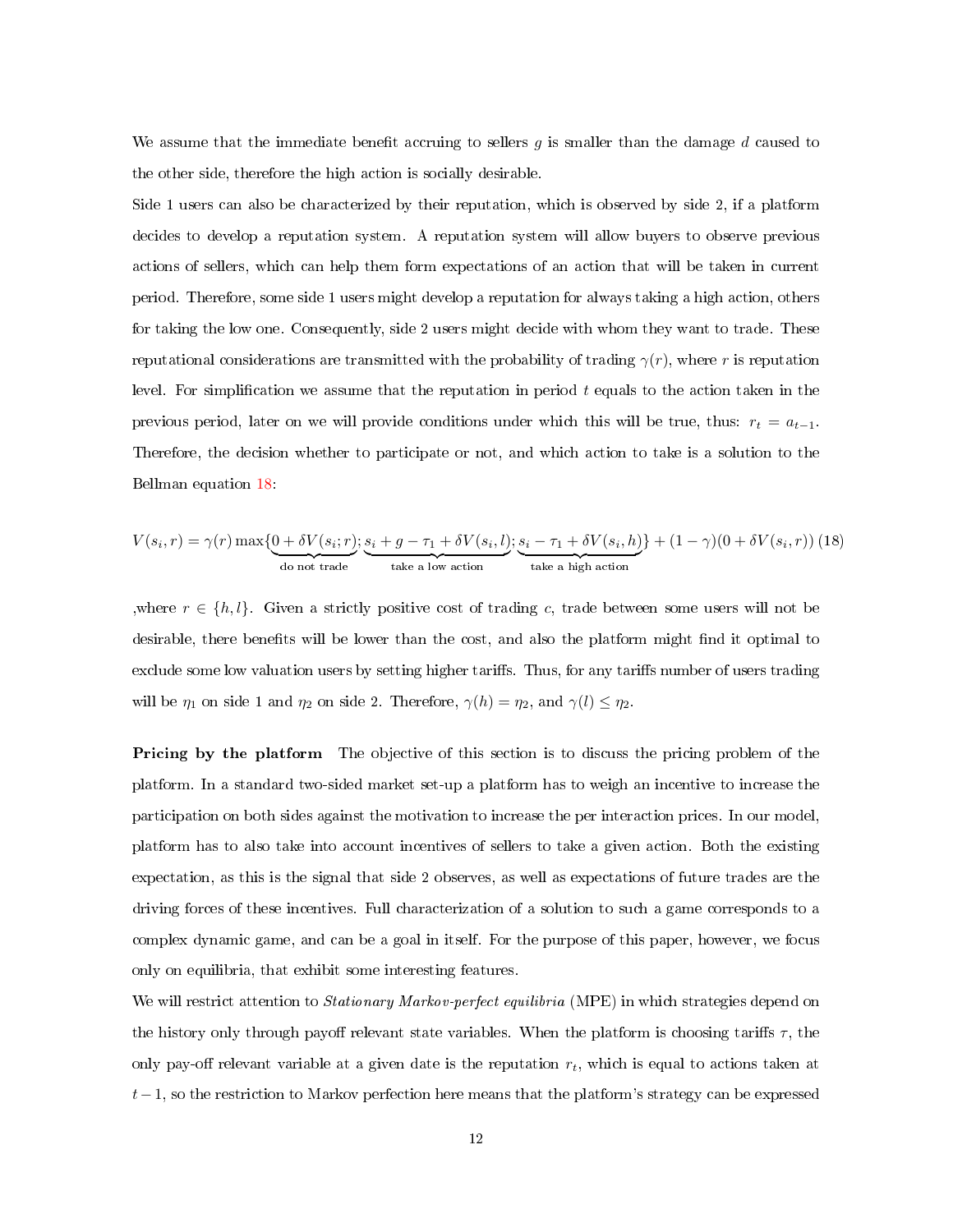as a function of reputation of its users. That is at any date  $t$ , the evolution of prices and output from date  $t + 1$  on depends on previous period's reputation only through the effect on current reputation. In a pure-strategy equilibrium we can write  $\tau_i = \mathcal{Z}^*(r_t)$  and let  $V(r_t)$  be the platform's equilibrium continuation value from period  $t$  on. When consumers are making their decisions, the state comprises both the existing reputation  $r_t$  and posted prices  $\tau_i$ . Here Markov perfection requires that the active consumers behave the same way at any two histories for which their future flow of payoffs is the same under any sequence of future actions, so that the behaviour of consumers at date  $t$  is determined by  $\tau_i$  and  $r_t$ .

Solution concept is Stationary Markov Perfect Equilibrium and the timing goes as follows:

- 1. Platform sets prices  $\tau_i \in \mathbb{R}^+$  to both sides of the market
- 2. New cohort of side 2 users arrives, and each buyers is matched with one seller<sup>[3](#page-12-0)</sup>; they decide whether to participate
- 3. Side 1 users makes participation and action decisions

Finally, we constrain platform to set one per-transaction price per side of the market. This assumption well describes the practice of many major platforms.

No reputation system We first consider the outcome of the game when the platform chooses not to have a reputation system. In order to simplify exposition, we will restrict the space of type. Consider there are two types on each side of the market, high and low;  $s^h$  and  $s^l$ , such that  $s^h > s^l$ . Furthermore, distribution of the types is degenerate, with probability  $\lambda_1$  seller will be of the high type, and with probability  $1 - \lambda_1$  of a low type. Analogically, we have  $b^h$  and  $b^l$ . Furthermore, we assume that the trade between the low types is inefficient:

$$
s^l + b^l + g - d < c
$$

The immediate consequence of no reputation system is that there is no way a seller can signal something about her type to the other side of the market, and therefore benefit from a better reputation in the future. Lemma 1 gives the result:

Lemma 3. Under no reputation system sellers never take a high action. They do not participate if  $\tau_1 > s_i + g + \delta V_i(s_i)$ , otherwise they participate and take a low action.

<span id="page-12-0"></span><sup>&</sup>lt;sup>3</sup>In the next section, we introduce competition between sellers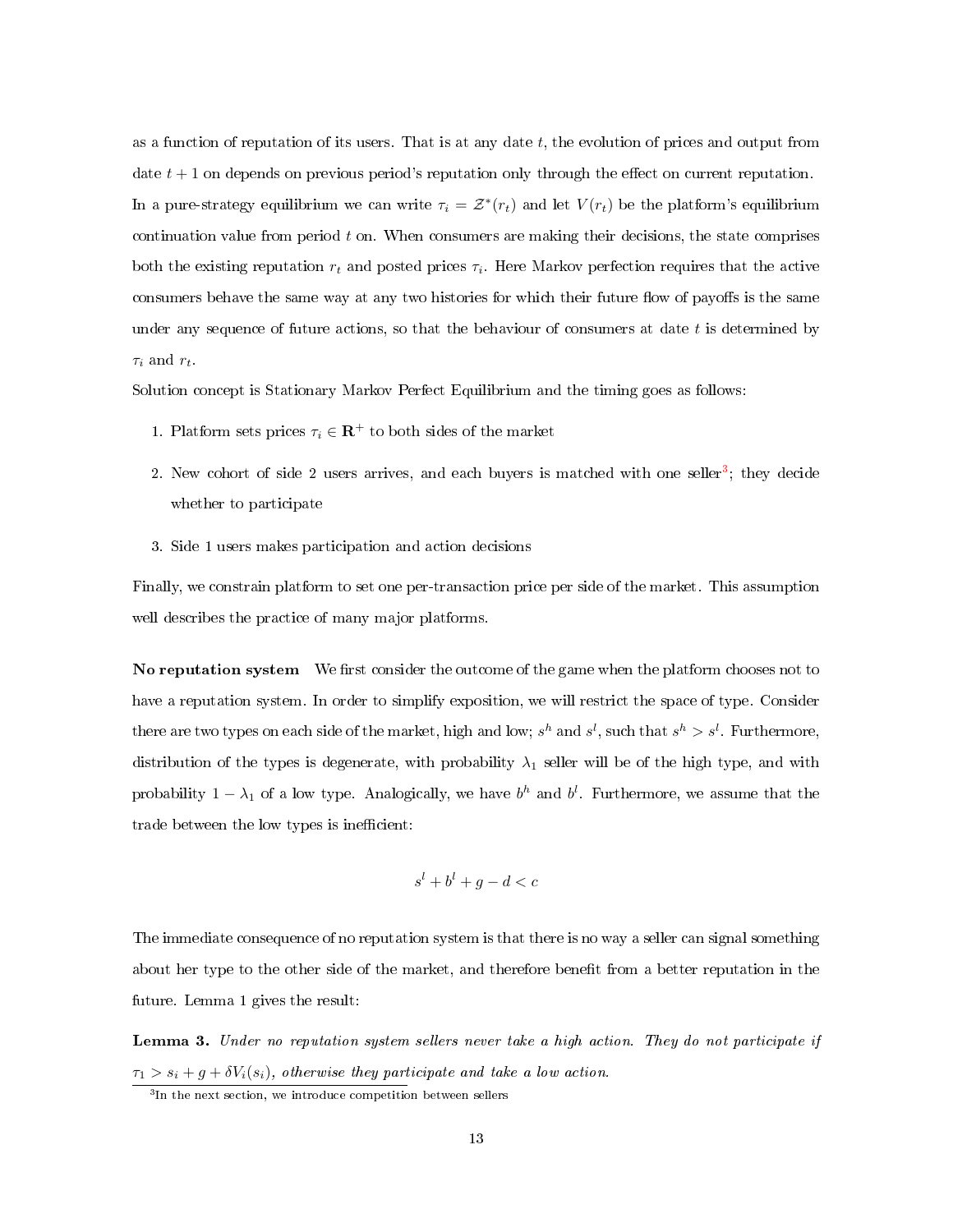Proof. Problem of side 1 users writes :

$$
V_i(s_i) = \gamma \max\{0 + \delta V_i(s_i); s_i + g - \tau_1 + \delta V_i(s_i); s_i - \tau_1 + \delta V_i(s_i)\} + (1 - \gamma)(0 + \delta V_i(s_i))
$$

We can observe that:

$$
s_i + g - \tau_1 + \delta V_i(s_i) > s_i - \tau_1 + \delta V_i(s_i) \,\forall \theta
$$

,because  $g > 0$ ; if  $\tau_1 > s_i + g + \delta V_i(s_i)$  their payoff is negative so they decide to not participate, for  $\tau_1 \leq s_1 + g + \delta V_i(s_i)$  they participate and take the low action.  $\Box$ 

An important implication of Lemma 1 is that side 2 users expect the low action to be taken so they will take a damage d. Therefore, only buyers with type high enough will participate i.e.  $b_i - d - \tau_2 \geq 0$ . Solving by backward induction we see that, first, users will participate as long as their expected benefit is higher than the prices asked by the platform, and secondly, given that the platform moves first, she has no incentives to leave them strictly better off. Therefore, prices will match the expected utility of the lowest type that the platform wants to include.

Proposition 1. Following can be MPEs of the game:

- Platform charges  $\bar{\tau}_1 = s^h + g$  and  $\bar{\tau}_2 = b^h d$ ; high type users on both sides of the market participate. Platform makes the per turn profit of:  $\pi_t = \lambda_1 n_1 \lambda_2 n_2 (\bar{\tau}_2 + \bar{\tau}_1 - c)$
- Platform charges  $\tau_1 = s^l + g$  and  $\bar{\tau_2} = b^h d$ ; high type users of side 2 participate and both types on side 1. Platform makes the per turn profit of:  $\pi_t = \lambda_2 n_2(\bar{\tau}_2 + \underline{\tau}_1 - c)$
- Platform charges  $\bar{\tau_1} = s^h + g$  and  $\tau_2 = b^l d$ ; both types of side 2 participate and high type on side 1. Platform makes the per turn profit of:  $\pi_t = \lambda_1 n_1(\bar{\tau}_1 + \bar{\tau}_2 - c)$

Which of the equilibria will be reached depends on relative benefits of low and high types on both sides of the platform and on number of them.

*Proof.* Follows from Lemma 1, and from the observation that  $\lambda_i \in [0,1]$ ,  $b^h > b^l$ ,  $s^h > s^l$  so there exist parameter sets for which each of the profits can be the highest one.  $\Box$ 

Under no reputation system users always fall for moral hazard problem, platform has no levels of linear prices to induce agents to take the high action. This is because, side 1 users are the last to take the decision on which action to choose, so they always focus on immediate benefit. The platform's only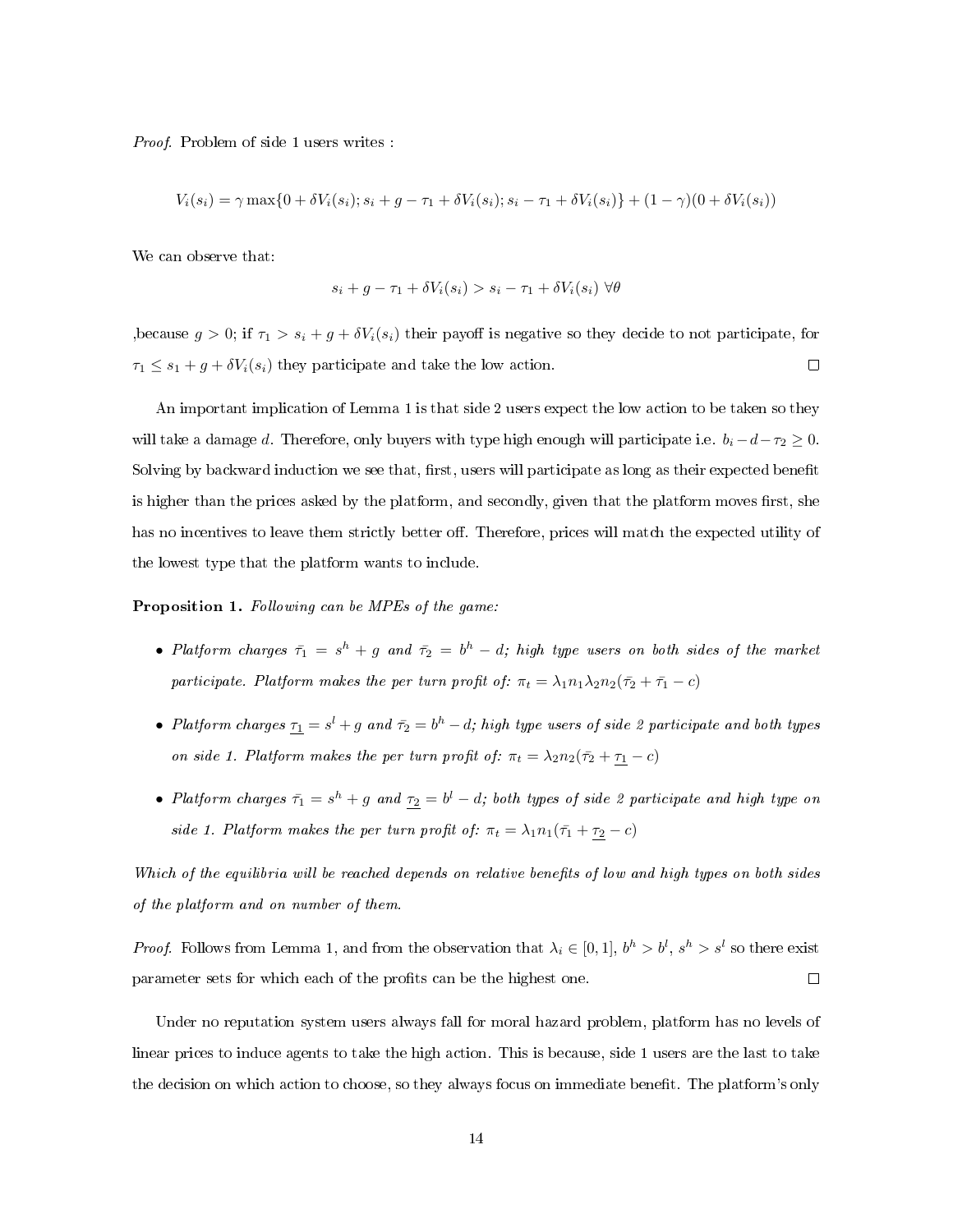decision is whether to include only high types, or to allow low type from one of the sides. Allowing both types of both sides to participate would result in a profit loss, due to the assumption: $s^l + b^l + g - d < c$ The extent of the moral hazard issue can be seen as the gain of side 1 compared to the loss of side 2 i.e.  $g - d$ , which is always negative by assumption. Hence, platform has an incentive to limit amount of trade to only those agents, whose benefits are high compared to the loss caused by the moral hazard. In the equilibria from Proposition 1 this moral hazard component can be summarized in the following way:  $\lambda_1 n_1 \lambda_2 n_2(g-d)$ ,  $\lambda_2 n_2(g-d)$ , and  $\lambda_1 n_1(g-d)$  for each of potential MPEs. The more serious the problem is, the more likely will be the platform to engage in the strategy 1, that excludes all the low types.

Model with a reputation system When a platform decides to introduce a reputation system, strategies might become more complicated. Such a system serves as an information transmission mechanism, that will provide future cohorts of side 2 with part of the history of actions of the agent on side 1. Such an information allows buyers to decide whether to trade or not with a given agent, base on her reputation. Some insights into the MPE outcomes can be obtained by comparing platform's revenue stream across steady states, where users are assured to have reputations consistent with their utility maximizing actions.

A useful way to organize discussion about potential equilibria is to divide them into pooling and separating. To a pooling equilibrium we will refer when both types of sellers maintain the same reputation, either high or low. In a separating equilibrium there will be high type users with high reputation and low type users with a low one.

For a side 1 agent to be willing to develop a high reputation the added value through higher participation  $\gamma(h)$ , must overcome the immediate loss of g. Individual incentive compatibility condition can be expressed as:

$$
s_i - \tau_1 + \delta V_i(s_i, h) \ge s_i + g - \tau_1 + \delta V_i(s_i, l)
$$

,which is equivalent to condition:

<span id="page-14-0"></span>
$$
\delta(V_i(s_i, h) - V(s_i, l)) \ge g \tag{19}
$$

Pooling equilbria: Sellers can either pool on high or on low reputation. Without restricting beliefs pooling on a high reputation cannot constitute an equilibrium because, there is no reward for giving up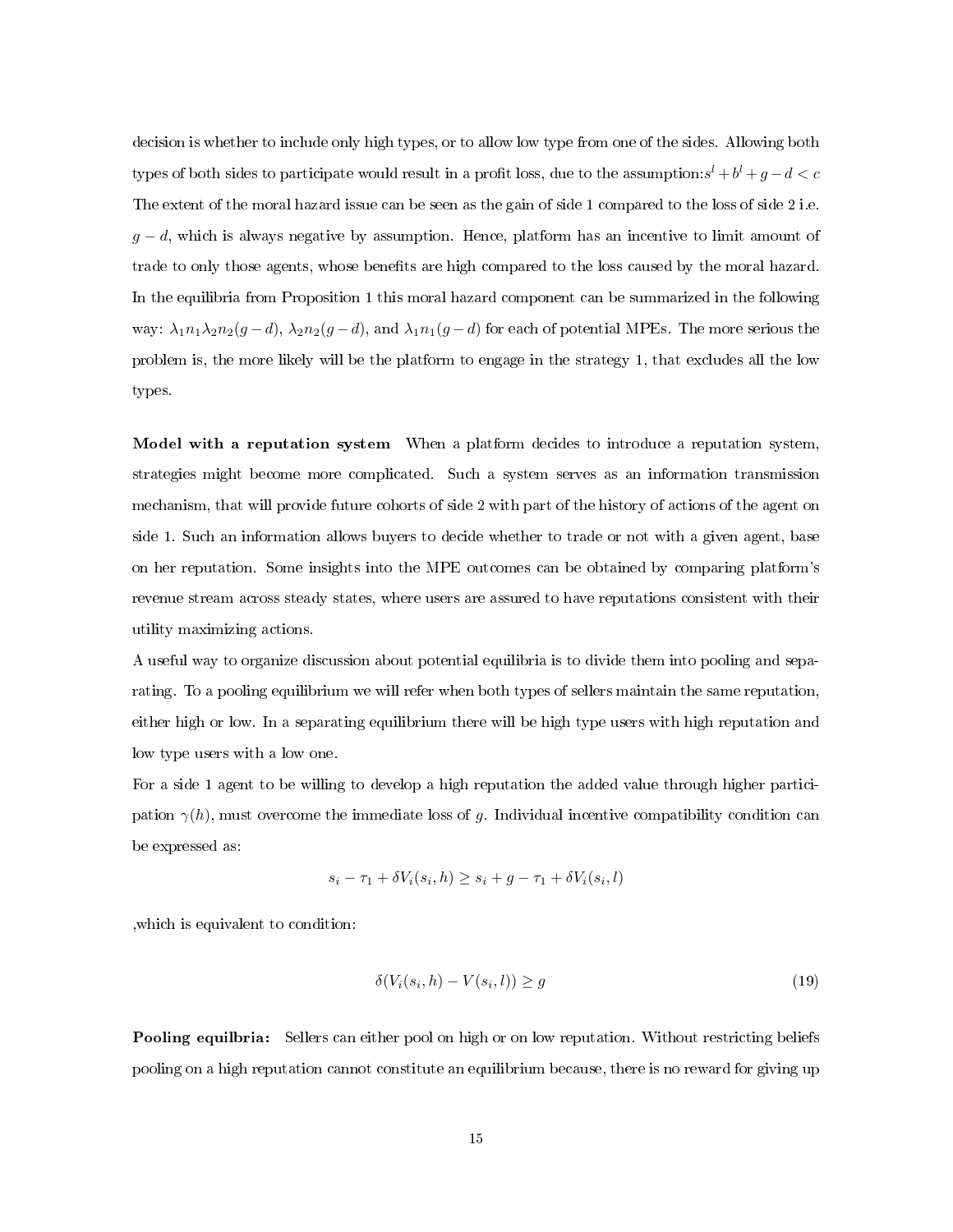the immediate benefit  $g$ . Hence, each seller after being matched with a buyer who accepted to contract deviates to taking the low action. However, pooling on a low reputation can be an equilibrium:

**Corollary 1.** In an equilibrium with pooling on a low reputation, a reputation system is ineffective. Proposition 1 extends to this case.

Pooling on a low reputation is equivalent to a situation when the platform decides not to have a reputation system. Hence, if there would be any cost associated with establishing or running the reputation system, platform would not have one that pools all the types no a low reputation.

Separating equilibria: From the discussion of the pooling equilibria of the game we may conclude that the reason for the platform to have a reputation system, is to separate user based on level of their reputation, which according to the logic presented here will reflect their benefits from using the platform.

For a separating equilibrium to be reached the benefit from increased participation related to having a high reputation has to make up for a foregone immediate benefit accruing to the low action only for the high type of the seller, that is:

$$
s^h - \tau_1 + \delta V_i(s^h, h) \ge s^h + g - \tau_1 + \delta V_i(s^h, l)
$$

, however, for the low type the possibility of an immediate gain has to prevail:

$$
sl + g - \tau_1 + \delta V_i(sl, l) \ge sl - \tau_1 + \delta V_i(sl, h)
$$

In order to induce separation the platform will reward the high reputation sellers with trading with both type of buyers. Low reputation sellers will trade only with one type of buyers; platform's profit maximizing choice is to set low type sellers with only high type buyers. Proposition 2 formalizes this reasoning.

**Proposition 2.** There exist a separating MPE, where platform sets prices  $\{\tau_2 = \min[b^l; b^h - d] \}$ ;  $\tau_1 =$  $\min[s^l+g;s^h]\}.$  That leads to per turn profits for the platform of:  $\pi_t=(\lambda_1n_1+(1-\lambda_1)n_1\lambda_2n_2)(\tau_1+\tau_2)$  $\tau_2 - c$ ). Low type side 1 users take the low action and trade with high type on side 2. High type users on side 1 take the high action and trade with everyone on the side 2.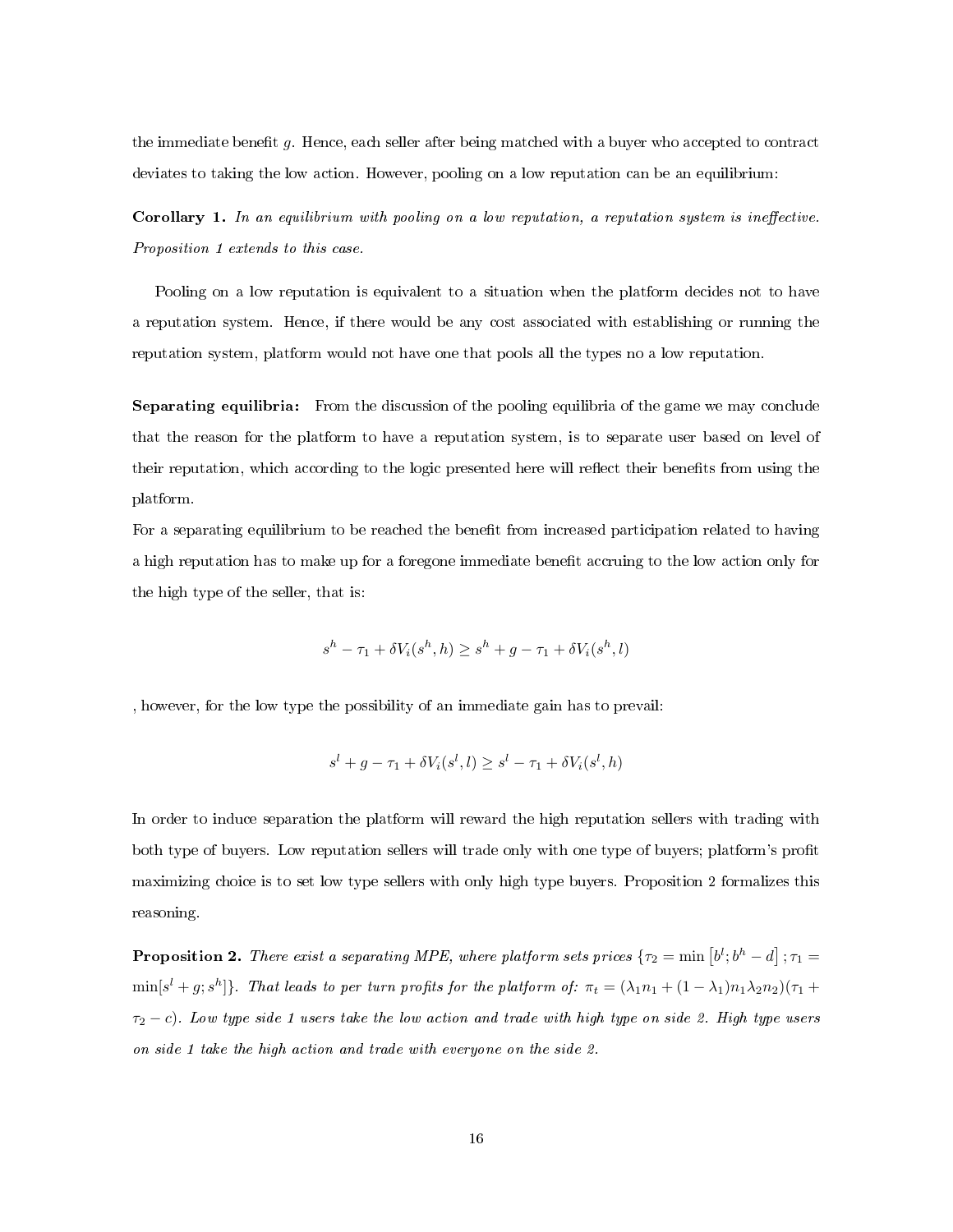Proof. Inequality [19](#page-14-0) if satisfied for high type and not for the low type implies the solution to the [18](#page-11-0) is:

<span id="page-16-0"></span>
$$
V(s^h, h) = \frac{s^h - \tau_1}{1 - \delta}
$$

$$
V(s^l, l) = \frac{\lambda_2 n_2 (s^l + g - \tau_1)}{1 - \delta}
$$

Incentive constraints that ensure such a separating equilibrium are:

$$
V(s^h, h) \ge V(s^h, l) \iff s^h \ge \frac{\lambda_2}{1 - \lambda_2} g + \tau_1
$$

$$
V(s^l, l) \ge V(s^l, h) \iff \frac{\lambda_2}{1 - \lambda_2} g + \tau_1 \ge s^l
$$

One-shot deviation principle is used to provide conditions under which agents will not deviate from their strategies:

$$
V(s^h, h) \ge s^h + g - \tau_1 + \lambda_2 n_2 \delta(s^h - \tau_1) + \delta^2 V(s^h, h) \iff s^h \ge \frac{g}{(1 - \lambda_2 n_2)\delta} - \tau_1
$$
  

$$
V(s^l, l) \ge \lambda_2 (s^l - \tau_1) + \delta(s^l + g - \tau_1) + \delta^2 V(s^l, l) \iff g\left(\frac{\lambda_2}{(1 - \lambda_2)\delta} - 1\right) + \tau_1 \ge s^l
$$

Reputation system provides a stick-and-carrot mechanism, sellers taking a high action are rewarded with a high participation. An increase in the amount of trade is more valuable for the high benefit type. Finally, platform sets tariffs so that it is optimal for users to separate.

 $\Box$ 

Depending on the parameters, the platform can benefit from the possibility of using the reputation system. Suppose the platform charges  $\tau_1$  and  $\bar{\tau_2}$ ,  $b^h - d < b^l$  and  $s^l + g > s^h$ . Then, the platform's profits are higher with the reputation system because  $d > g$ . On top of this, there is also higher participation:  $\lambda_1 n_1 + \lambda_2 n_2 - \lambda_1 n_1 \lambda_2 n_2 \geq \lambda_i \forall i$ .

Importantly in the pooling equilibrium all Markov perfect equilibria are the unique equilibria of the game and hence strategies of the players do not depend on their state variables. Conversely, in the case of the separating equilibrium actions of the players depend on their current reputation, hence narrowing to this class of solutions is useful in full characterization of an equilibrium.

Again it is instructive to study how a choice of platform's strategy depends on the extend of the moral hazard problem. Compared to the pooling equilibria, moral hazard problem has been greatly resolved. Intermediary's profits do not depend on d, and increase in g, when  $s^{l} + g > s^{h}$ . Therefore, the more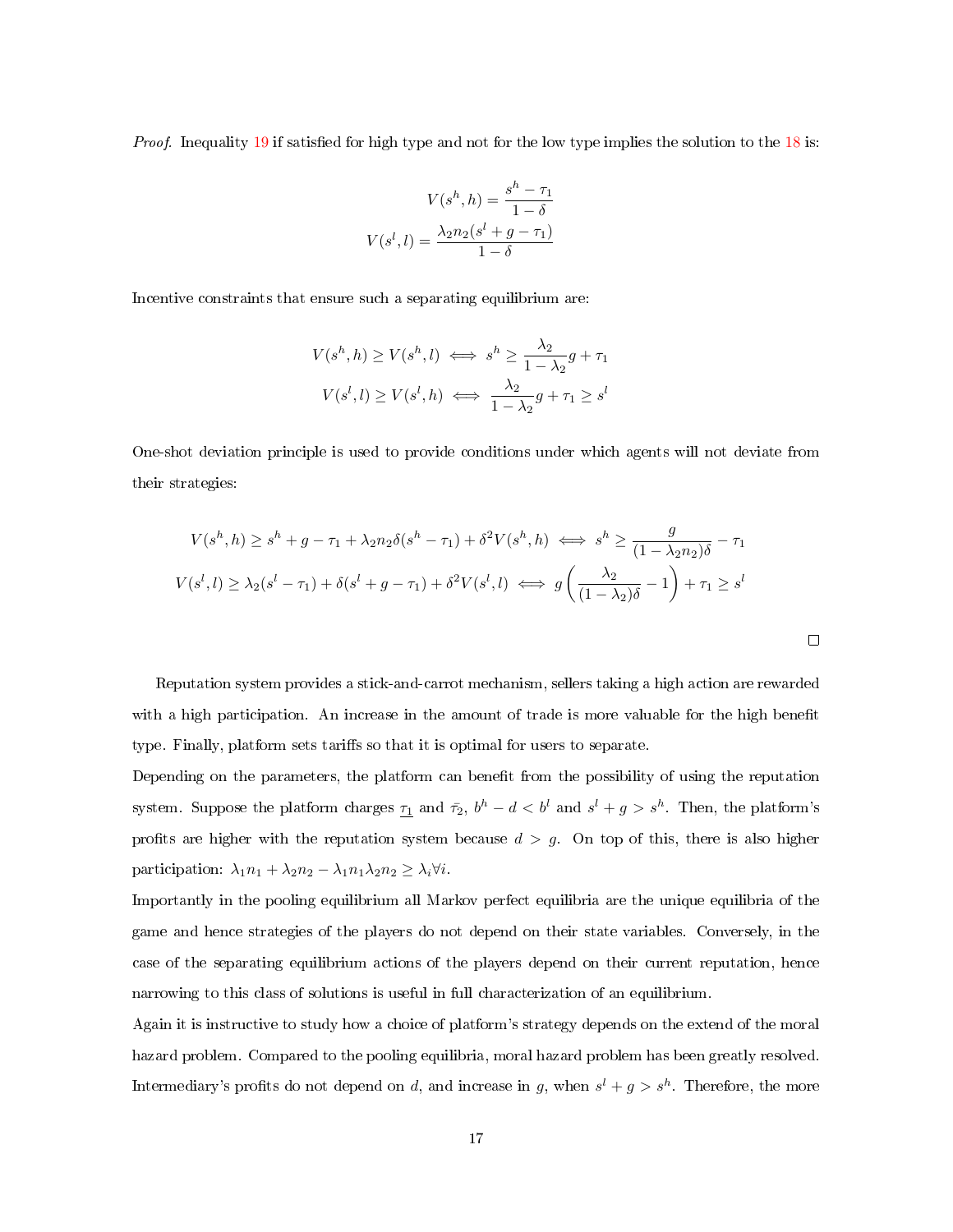severe moral hazard problem the more likely platform is to engage in the separating equilibrium.

#### **Lemma 4.** There exist  $\bar{d}$  such that  $\forall d > \bar{d}$  there is separating MPE.

Proof. Follows directly from comparing platform's prots in Proposition 1 and Proposition 2.  $\Box$ 

Platform decides whether to run a reputation system or not depending on multitude of factors, salience of a moral hazard issue among them, this section has introduced some basic logic, why a reputation system, might allow some users to commit to socially desirable actions, and how a platform can organize pricing in order to reward these users.

Model with competition Benchmark model presented in the previous section explains why a platform might decide to create a reputation system. However, it rests on a number of simplifying assumption, which in a consequence does not allow us to model competition between sellers, which is an important aspect of many popular two-sided markets exhibiting moral hazard e.g. Blablacar or Airbnb. Aim of this section is to introduce competition into the model. We will, firstly, allow sellers to set final prices, and secondly, buyers will be presented with a list of sellers, and they will choose based on price and reputation; finally, we drop the assumption of degenerate distribution. Sellers' benefit will be distributed according to cdf  $F(s)$  on the interval [0, 1], and buyers's  $b \sim H(b) \in [0, 1]$ . Finally, we want to capture a situation in which sellers compete for buyers, hence, we assume that there are N, buyers and M sellers, such that  $M > N$ . Timing of the game:

- 1. Platform sets per interaction tariffs to both sides of the market:  $\tau_1$  and  $\tau_2$
- 2. Side 1 users observe tariffs  $\tau_1$  and  $\tau_2$ , decide whether to participate and set final price  $p_i \in [0,1]$
- 3. Side 2 users arrive make a query and, are matched with a set of users N, which is a natural number, they decide with whom, if any to trade.
- 4. Side 1 users take action, payoffs are realized

Solution concept is Stationary Markov Equilibria, in which state variable will be reputation of side 1 users. We solve the game by backward induction.

**Pooling equilibria:** Firstly, we will discuss outcomes in which all users take the low action. This could be because the platform has not developed a reputation system or it has set tariffs that induced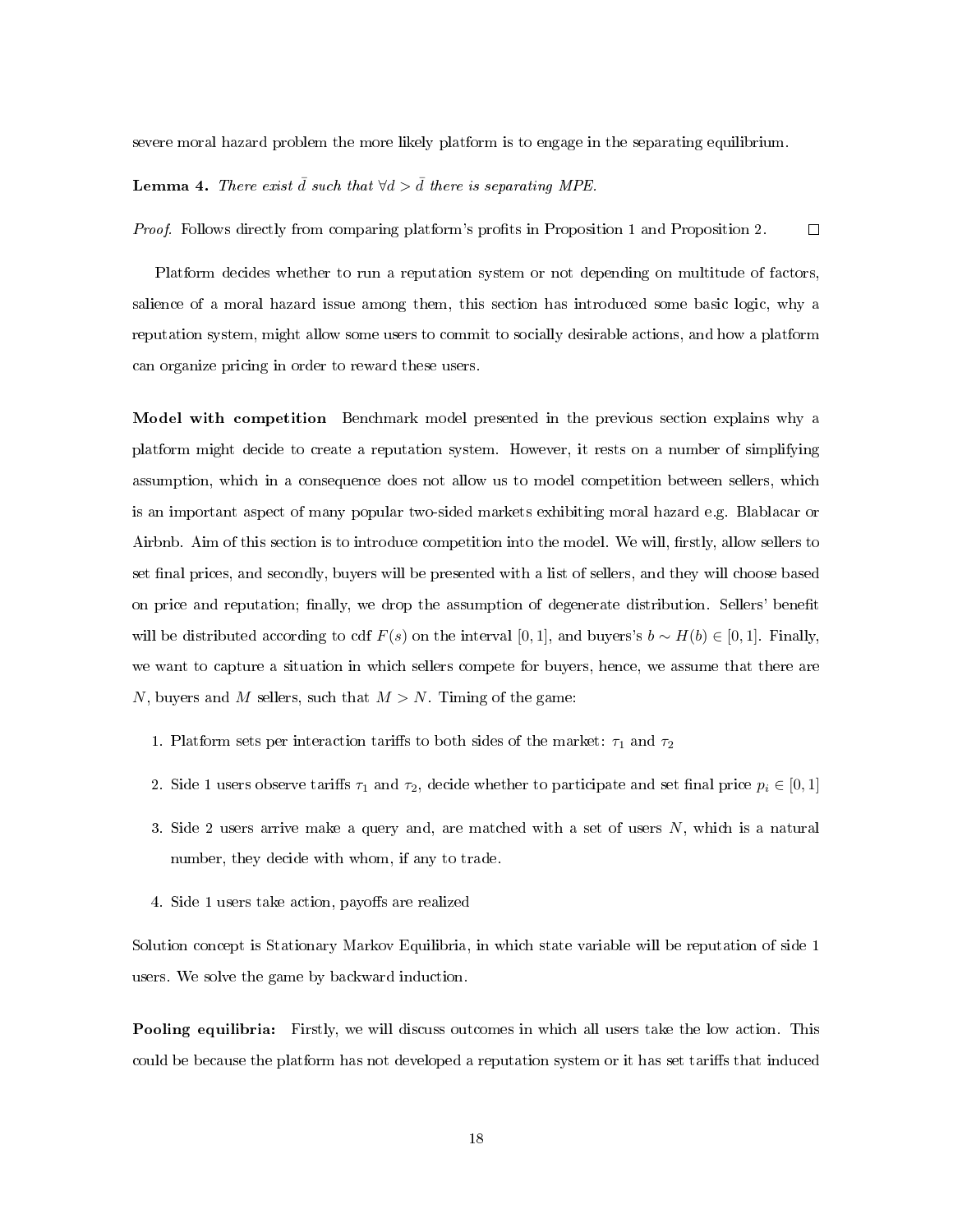such a result. In this case sellers always take the low action. Thus, the payoff of a buyer  $j$  trading with a seller  $i$  writes:

$$
v_j = b_j - d - \tau_2 - p_i^*
$$

, where  $p_i^*$  is the optimal price set by the seller *i*. Problem of a buyer is, having observed the prices, to decide whether to trade and with which seller. Therefore, problem of the buyer  $j$  is:

$$
\max\{b_j-\tau_2-p_1(s_1),b_j-\tau_2-p_2(s_2),.....,b_j-\tau_2-p_N(s_N),0\}
$$

, which boils down to choosing the seller with the lowest price, or not trading. Given a price  $p_i(s_i)$ probability of a trade occurring is  $Pr(b_j \geq \tau_2 + g + p_i(s_i)) = 1 - H(b_j)$ 

Tariffs are set in a way that it is optimal for sellers to develop a low reputation i.e.:  $V(s_i, l) \geq$  $V(s_i, h) \forall s_i$ . Sellers know the number of competitors, but only their own valuation. They set prices independently and the seller setting the lower price gets selected. This set-up resembles the first prices auction, hence following the Revelation Principle user with the highest benefit will set the lowest price. However, the price has also to satisfy  $b_j \geq \tau_2 + g + p_i(s_i)$ , so that a buyer will decide to trade. Utility function is described by:

$$
u_i = (s^i + p_i - c - \tau_1)Pr(p_i \le \min p_j \forall j \notin i \& P_i \le b_i - d - \tau_2)
$$

which given symmetrical strategies played by sellers is equivalent to:

$$
u_i = (s^i + p_i - c - \tau_1)Pr(s_i \ge \max s_j \forall j \notin i \& P_i \le b_i - d - \tau_2)
$$

The range of  $p(\cdot)$  in an interval  $p([0, 1]) = [p; \bar{p}]$ ; thus without loss of generality we may suppose that  $p_i \in [p; \bar{p}],$  so there exists  $x \in [0, 1]$  such that  $p(x) = p_i$ , therefore the problem of a side 1 users is equivalent to solving following maximization problem:

$$
\max_{p_i} (\hat{s}_i + p_i(x)) F(x)^{N-1} (1 - H(p_i(x)) \tag{20}
$$

,where  $F(\cdot)$  is a cdf of a distribution of types on side 1,  $f(\cdot)$  will be its pdf, and  $\hat{s}_i = s^i - c - \tau_1 + g$ . Lemma provides a solution.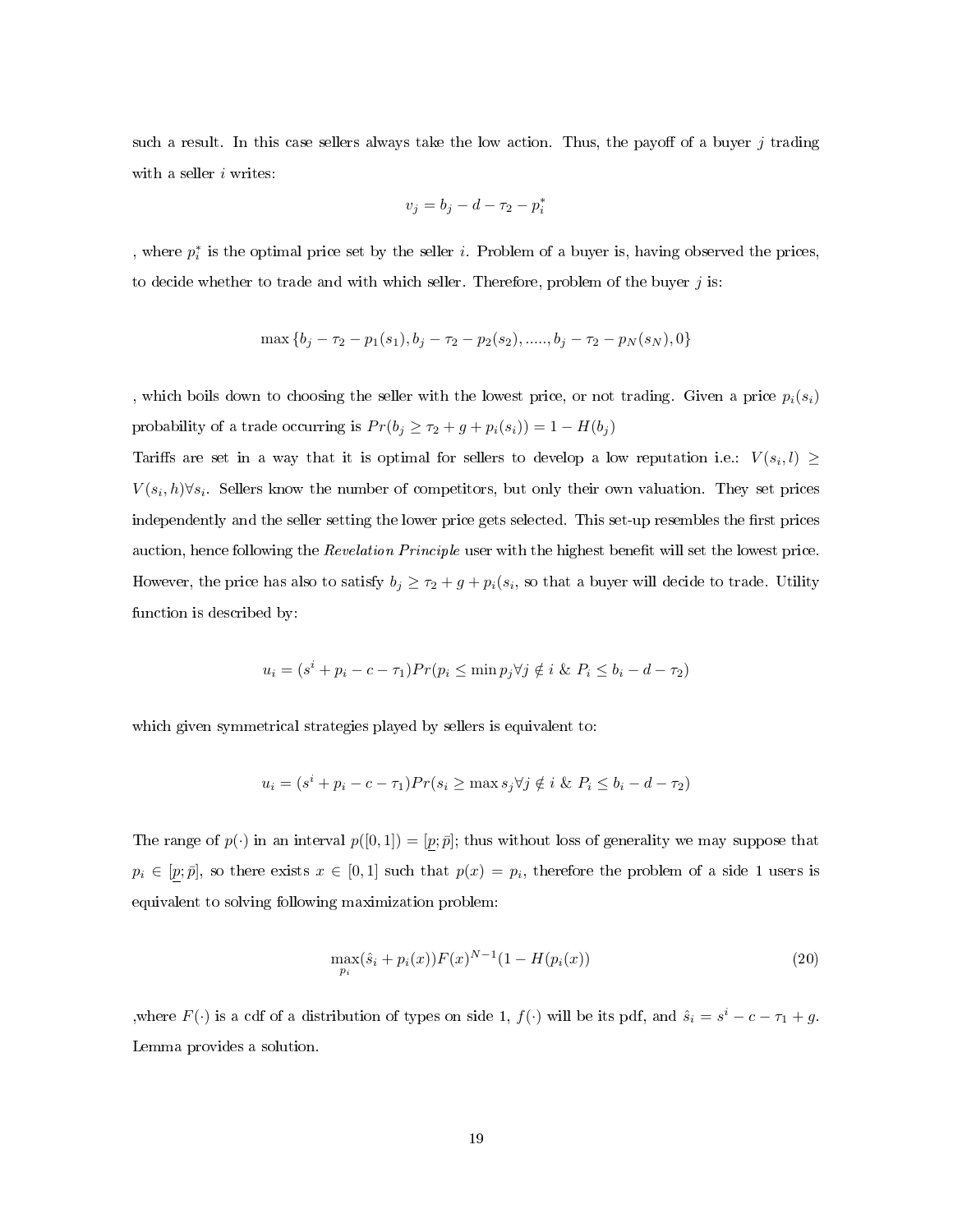**Lemma 5.** Price set by a seller i with valuation  $s_i$  is a solution to a following differential equation:

<span id="page-19-2"></span><span id="page-19-0"></span>
$$
p(s_i) = s^i - c - \tau_1 + g + \frac{\int_0^s F(u)^{N-1} (1 - G(p(u))) du}{F(s)^{N-1} (1 - G(p(s)))}
$$
\n(21)

*Proof.* Taking first order condition of  $20$  we obtain:

$$
\hat{s}_i \left[ (N-1) f(s_i) F^{N-2}(s_1) (1 - G(p(s_i))) - F^{N-1} g(p(s_i)) p'(s_i) \right] (22)
$$
  
=  $p'(s_i) F^{N-1}(s_i) (1 - G(p(s_i))) + f(s_i) F^{N-2}(s_i) p(s_i) (1 - G(p(s_i)))(N-1) - p(s_i) F^{N-1}(s) g(p(s_i)) p'(s_i) (23)$ 

Note, that:

$$
(F(s)^{N-1}(1 - G(p(s_1)))' = (N-1)f(s_i)F^{N-2}(s_1)(1 - G(p(s_1))) - F^{N-1}(s_1)(1 - G(p(s_1)))' = p'(s_i)F^{N-1}(s_i)(1 - G(p(s_1))) + f(s_i)F^{N-2}(s_i)p(s_i)(1 - G(p(s_i)))(N-1) - p(s_i)F^{N-1}(s_i)(1 - G(p(s_1)))' = p'(s_i)F^{N-1}(s_i)(1 - G(p(s_i))) + f(s_i)F^{N-2}(s_i)p(s_i)(1 - G(p(s_i)))
$$

Combining [23](#page-19-0), [24](#page-19-1) and [25](#page-19-1) we have:

<span id="page-19-1"></span>
$$
\hat{s}_i \left[ F(s_i)^{N-1} (1 - G(p(s_i))) \right]' = \left[ p(s_i) F(s_i)^{N-1} (1 - G(p(s_i))) \right]'
$$

Integrating from 0 to s, we have:

$$
\int_0^s \hat{s}_i \left[ F(s_i)^{N-1} (1 - G(p(s_i))) \right]' ds = \int_0^s \left[ p(s_i) F(s_i)^{N-1} (1 - G(p(s_i))) \right]' ds
$$

integrating by parts and observing that if  $s \to 0$ , than  $p(s) \to 0$  because  $p(\cdot)$  is bounded so  $k = 0$ , we obtain optimal price:

$$
p^*(s_i) = \begin{cases} s^i - c - \tau_1 + g + \frac{\int_0^s F(u)^{N-1} (1 - G(p(u))) du}{F(s)^{N-1} (1 - G(p(s)))} & \text{if } s \neq 0\\ 0 & \text{if } s = 0 \end{cases}
$$
(26)

 $\Box$ 

g(p(si))p

We can observe that the optimal price differs from the standard first price auction, because of the two-sidedness of the market. Side 1 users have to take into account participation on the other side of the market. Increasing price reduces probability of trade, so sellers have to strike a right balance, between increasing per transaction profit and likelihood of one occurring. Its hard to provide a general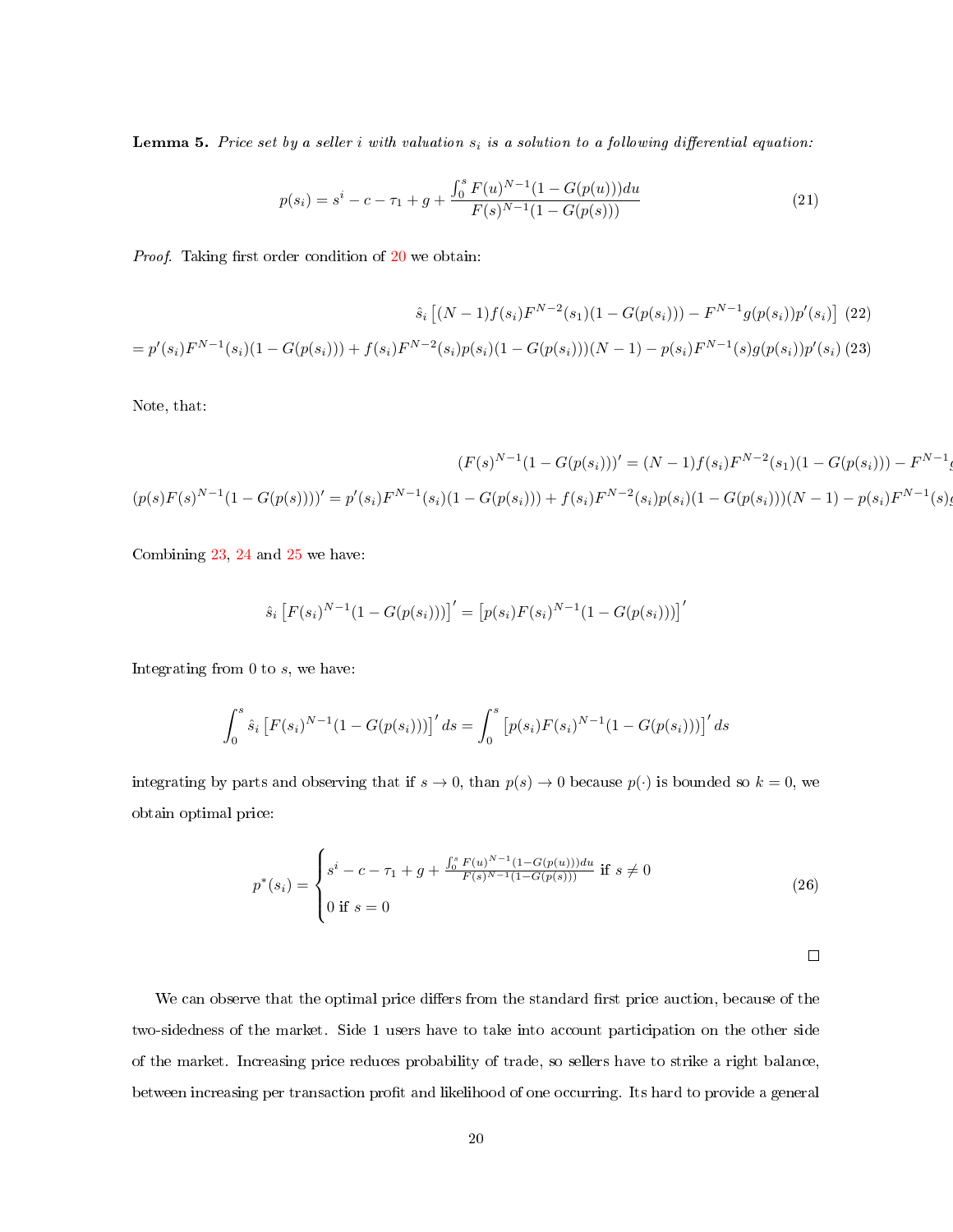solution to [21](#page-19-2), however, we can provide some insights. Equilibrium prices posted by users are functions of their benefits from trading, tariffs set the platform, distribution of benefit of buyers and importantly of the number of competitors. The higher the benet, the lower the price and the more competitors the lower the price. Note, that because of the impact on probability of trading, sellers cannot fully pass through increases in  $\tau_1$ ; this is important because shows that despite the fact that sellers set prices, platform will be still able to make some profit on them.

Finally, platform sets the tariffs for both sides of the market in order to maximize net present values of its prots, subject to i. In a Stationary Markov Perfect Equilibrium prots in each period will be the same, thus platform's problem simplies to both types preferring taking the low action:

$$
\max_{\tau_1, \tau_2} \pi = \max_{\tau_1, \tau_2} \left\{ (\tau_1 + \tau_2)(1 - F(\underline{s})(1 - H(\underline{b})^N) \right\}
$$
\nsubject to:

\n
$$
V(s_i, l) \geq V(s_i, h) \forall s_i
$$
\n(27)

, where  $\underline{b} = \tau_2 + d + p^*(1)$  and  $\underline{s} = \tau_1 + c - g - p^*(s_{\underline{s}})$  describe the lowest type of each side number of users trading on each side of the market. There is  $N$  buyers and each of them chooses a seller to trade, hence the product of two cdfs is the total amount of trade.

# 3 Empirics of moral hazard on a platform

Aim of this section is to try to validate some of the intuitions developed in theoretical part. Firstly, we are interested in investigating the value of reputation for users. Secondly, we want to see whether moral hazard can be a problem on a platform and whether high reputation can be a way to escape it. Major platforms typically restrict access to their data. Therefore, we have collected our dataset using a web-crawler application on a BlaBlaCar.fr website from 1.07.2017 to 10.08.2017. Furthermore, we have matched collected data with several other datasets: origins of names are matched with French govern-ment index<sup>[4](#page-20-0)</sup>, value of cars is matched with a average price of a the same type of car posted on ebay in Germany, distances and expected time in public transportation are calculated using google.maps, suggested and maximum prices are calculated following a cost-based formula of BlaBlaCar, and index of crime is matched with French government statistics. We have selected routes starting and nishing in radii of one of 400 largest French cities not all data is yet collected.

In these preliminary empirical results, we define minority agents as these whose name has an

<span id="page-20-0"></span><sup>4</sup>https://www.data.gouv.fr/fr/datasets/liste-de-prenoms/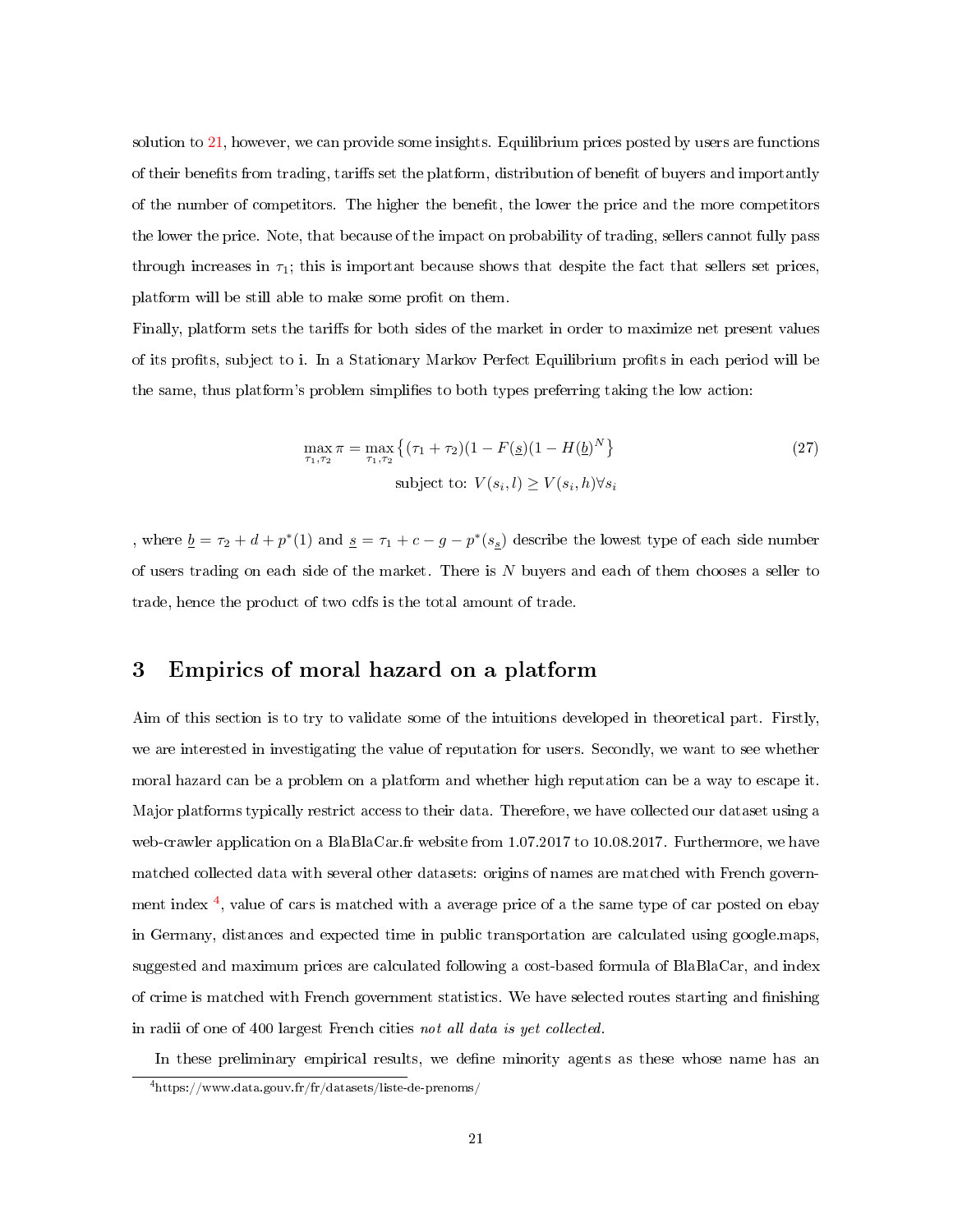

Figure 2: Histogram Price Delta

Arabic origin. While we aim at extending this definition to other origins, we motivate this definition by previous research showing that there is meaningfully lower demand for drivers with Arabic-sounding names, despite them setting significantly lower prices (see Farajallah et al  $(2016)$ ).

### 3.1 Overview of data

On BlablaCar website we have drivers, who have empty places in their cars, interact with people looking for a ride. Drivers' strategic decisions is, foremost, setting a price and number of places to offer. BlaBlaCar claims that its mission is to help drivers recoup some of the costs related to driving the car, rather than run a professional transportation endeavour. This, apart from being an attractive marketing slogan, results also in BlablaCar suggesting prices to drivers, and setting a maximum price. Furthermore, passengers are informed whether a price offered is a deviation (up or down) from a suggested price. Thus, decision of drivers is really whether and how much to deviate from the suggested price, we call this variable price delta and figure 1 shows it.

histogram. Distribution of price delta resembles the normal one, there is small skewness to the right, but the vast majority of drivers set prices within 5 EUR range around 0. The suggested price is based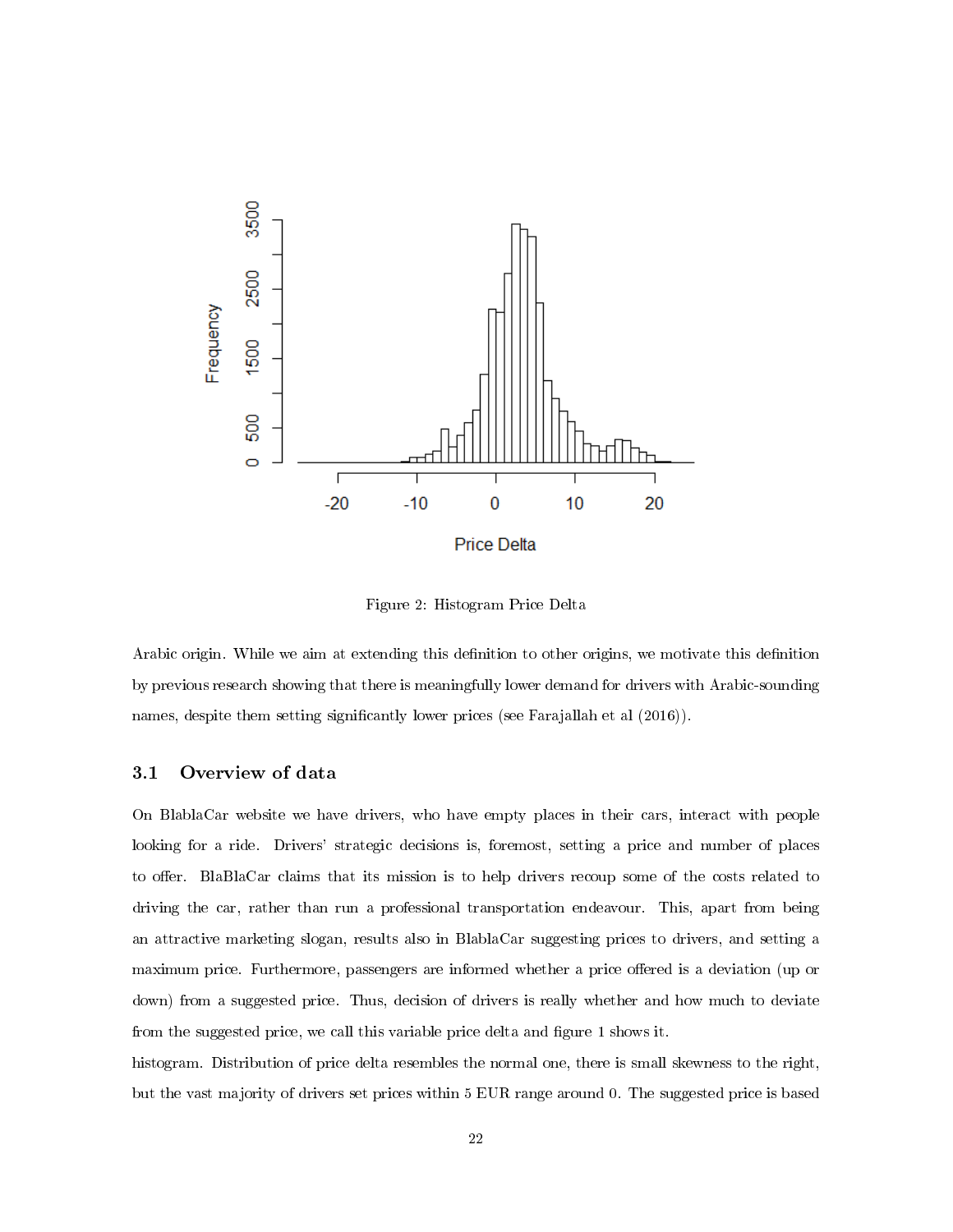

Figure 3: Histogram Average Reputation

on expected fuel consumption for an average car and the distance to be covered. Therefore, deviations can be to some extend explained by drivers having cars with higher/lower average fuel consumption. Other than cost elements, factors such that competition from other drivers on the Blablacar as well as other transportation options can have influence on pricing. Finally, and most importantly from our perspective a moral hazard related strategic issues, someone having low reputation might be inclined into pricing lower, as well as someone driving from a dangerous neighbourhood.

Characteristic feature of many online reputation systems is that most users leave very high reviews, and in result there is little variation in data. This is the case also with BlaBlaCar. Drivers are evaluated on a scale from 0 to 5, and there is possibility of leaving a written commentary. We have divided average grades by 5, so that they span from 0 to 5, and average grade is 0.76. Figure 2 is a histogram.

After collecting and matching the data we have deleted outliers and we are left with approximately 16.000 observations. Av average price of a ride is 20 euros and it is for travelling a distance of 250 km in a car worth 13.00 euros. Average driver is 36 years old, is using the platform for about a year. Most of drivers are men (65%) and a little more than half have a name of a French origin. Table 1 provides a summary statistics.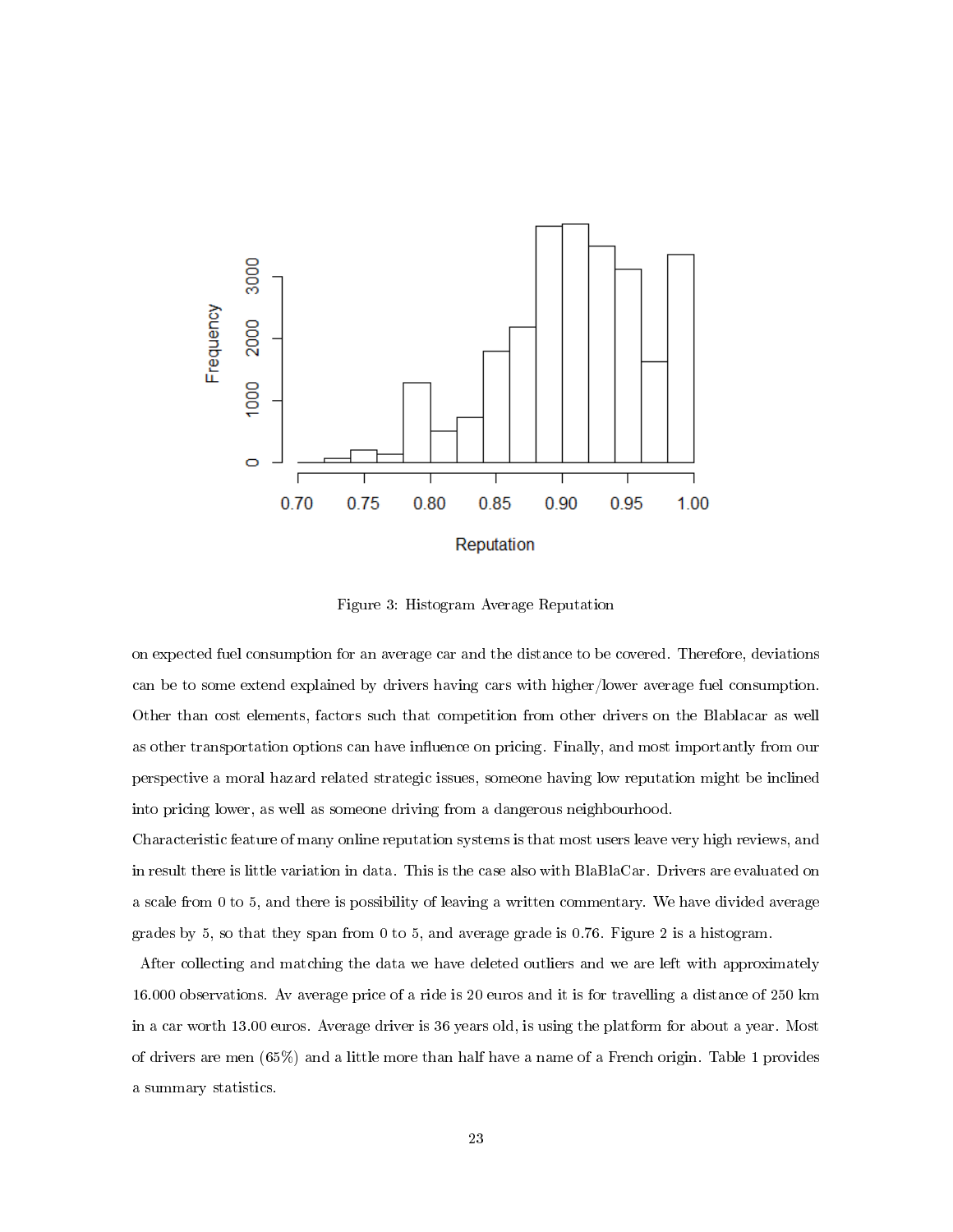| Statistic                 | N      | Mean      | St. Dev.  | Min            | Max        |
|---------------------------|--------|-----------|-----------|----------------|------------|
| ride price                | 30,425 | 26.135    | 16.670    | $\overline{2}$ | 218        |
| driver age                | 30,520 | 37.419    | 12 9 34   | 18             | 101        |
| number reviews            | 26,403 | 46 256    | 81.623    | 1              | 1,482      |
| number rides              | 26,244 | 36.376    | 42.942    | $\overline{2}$ | 206        |
| Arabic                    | 24,676 | 0.075     | 0.264     | $\Omega$       |            |
| French                    | 24,676 | 0.691     | 0.462     | $\Omega$       |            |
| reputation                | 26,129 | 0.918     | 0.057     | 0.740          | 1.000      |
| seniority months          | 30,522 | 39.127    | 27.843    | $\Omega$       | 152        |
| male                      | 24,676 | 0.693     | 0.461     | $\Omega$       |            |
| car price                 | 25,833 | 5,738.693 | 4,487.186 | 832.982        | 22,627.740 |
| km                        | 30,522 | 347.478   | 229.575   | 0.000          | 944.674    |
| duration public transport | 26,784 | 187.029   | 126.157   | 24.632         | 877.083    |
| suggested price           | 30,522 | 22.586    | 14.922    | 0.000          | 61.404     |
| price delta               | 29,776 | 3.363     | 4.938     | $-11.581$      | 21 324     |
| crime origin              | 27,232 | 8.996     | 3.038     | 1.840          | 31.270     |
| crime destination         | 25,696 | 8.531     | 3.139     | 1.840          | 31.270     |
| empty seats               | 30,522 | 2.365     | 0.889     | $\Omega$       | 4          |
| taken seats               | 30,522 | 0.335     | 0.653     | $\theta$       | 4          |

Table 1: Summary Statistics

#### $3.2$  Simple linear regressions  $-$  cross-section

A hypothesis stemming from the theory model presented in earlier sections is that salience of moral hazard matters for profits. Individuals who are perceived to either be more likely to take a low action or whose low action lead to higher damage, should expect to have lower payoffs, unless they proof to be of a high type. Therefore, these users have higher incentives to form a reputation of taking the high action. In the environment of Blablacar this means charging low prices to increase probability of a match, which means that they have an opportunity to build reputation.

We focus on two variables that can lead to a belief that someone is more likely to be of a low type: male and with Arabic name. We show several linear regressions where the explained variable is price delta, and explanatory variables are price of the car, which is a proxy of quality, duration of public transport that measures attractiveness of the outside option, number of offers made before by the driver that measures experience, male, Arabic name, and a product of male and Arabic name. Furthermore, we run our model on three samples; firstly, entire dataset, secondly, on a group of drivers that have made less than 10 offers before, so they are newcomers to the platform and don't have a well established reputation, and finally on these users that have made more than 25 offers, so these are experienced users with a formed reputation. We expect that moral hazard parameters will matter more when users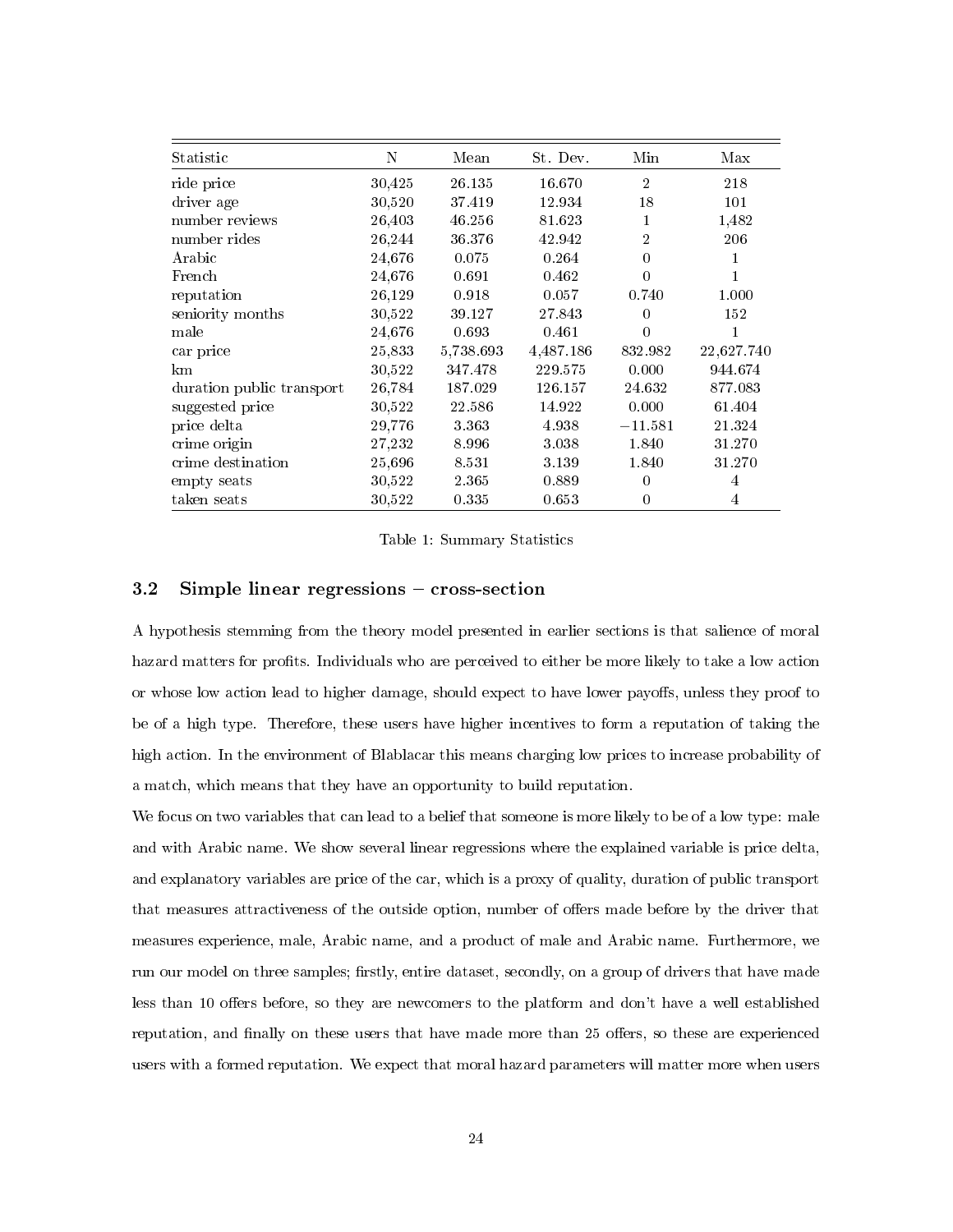|                           | Entire sample          | Newcomers  | Newcomers | Experienced | Experienced           |
|---------------------------|------------------------|------------|-----------|-------------|-----------------------|
| (Intercept)               | 0.57                   | $-0.94$    | $-0.87$   | 0.44        | 0.26                  |
|                           | (0.66)                 | (0.95)     | (0.95)    | (1.21)      | (1.21)                |
| reputation                | $2.64***$              | $4.21***$  | $4.23***$ | 2.05        | 2.27                  |
|                           | (0.70)                 | (0.97)     | (0.97)    | (1.31)      | (1.31)                |
| car price                 | 0.00                   | $-0.00$    | $-0.00$   | $0.00***$   | $0.00***$             |
|                           | (0.00)                 | (0.00)     | (0.00)    | (0.00)      | (0.00)                |
| duration public transport | $0.00***$              | $0.00***$  | $0.00***$ | $0.00***$   | $0.00^{\ast\ast\ast}$ |
|                           | (0.00)                 | (0.00)     | (0.00)    | (0.00)      | (0.00)                |
| number reviews            | $-0.00^{***}\,$        | 0.03       | 0.03      | $-0.00***$  | $-0.00***$            |
|                           | (0.00)                 | (0.03)     | (0.03)    | (0.00)      | (0.00)                |
| male                      | $-0.31^{\ast\ast\ast}$ | $-0.18$    | $-0.35*$  | $-0.15$     | $-0.21$               |
|                           | (0.09)                 | (0.15)     | (0.15)    | (0.13)      | (0.12)                |
| Arabic                    | 0.42                   | $2.86***$  |           | 0.03        |                       |
|                           | (0.37)                 | (0.59)     |           | (0.62)      |                       |
| male*Arabic               | $-0.97*$               | $-3.49***$ |           | $-0.65$     |                       |
|                           | (0.41)                 | (0.67)     |           | (0.65)      |                       |
| $\overline{\mathrm{R}^2}$ | 0.02                   | 0.02       | 0.02      | 0.02        | 0.01                  |
| Adj. $R^2$                | 0.02                   | 0.02       | 0.02      | 0.01        | 0.01                  |
| Num. obs.                 | 15967                  | 5222       | 5222      | 6761        | 6761                  |
| RMSE                      | 4.85                   | 4.97       | 4.98      | 4.44        | 4.45                  |

 $***p<sub>0.001</sub>, **p<sub>0.01</sub>, *p<sub>0.05</sub>$ 

Table 2: OLS models

do not have much of reputation (columns 2 and 3), and once reputation is formed they don't matter anymore. Table 2 present the results.

We see that indeed when users do not have reputation, moral hazard matters, men and especially minority males set lower prices at the beginning of their career on Blablacar platform. After users have formed their reputations, and the types have been revealed it moral hazard parameters don't matter, reputation is more important.

#### 3.3 Simple linear regressions – analysis of review trends

A prediction of our model is that drivers suspected of being low type, while being actually high type will exert a lot of efforts at the beginning of their career with Blablacar, in order to build reputation and escape the 'low-reputation' trap. Only once reputation is established and the issue of asymmetry of information has been alleviated, can the driver ease off on efforts. In this case, we can expect these drivers to be awarded particularly high grades during their first rides, and then converge to slightly lower grades, in line with other drivers.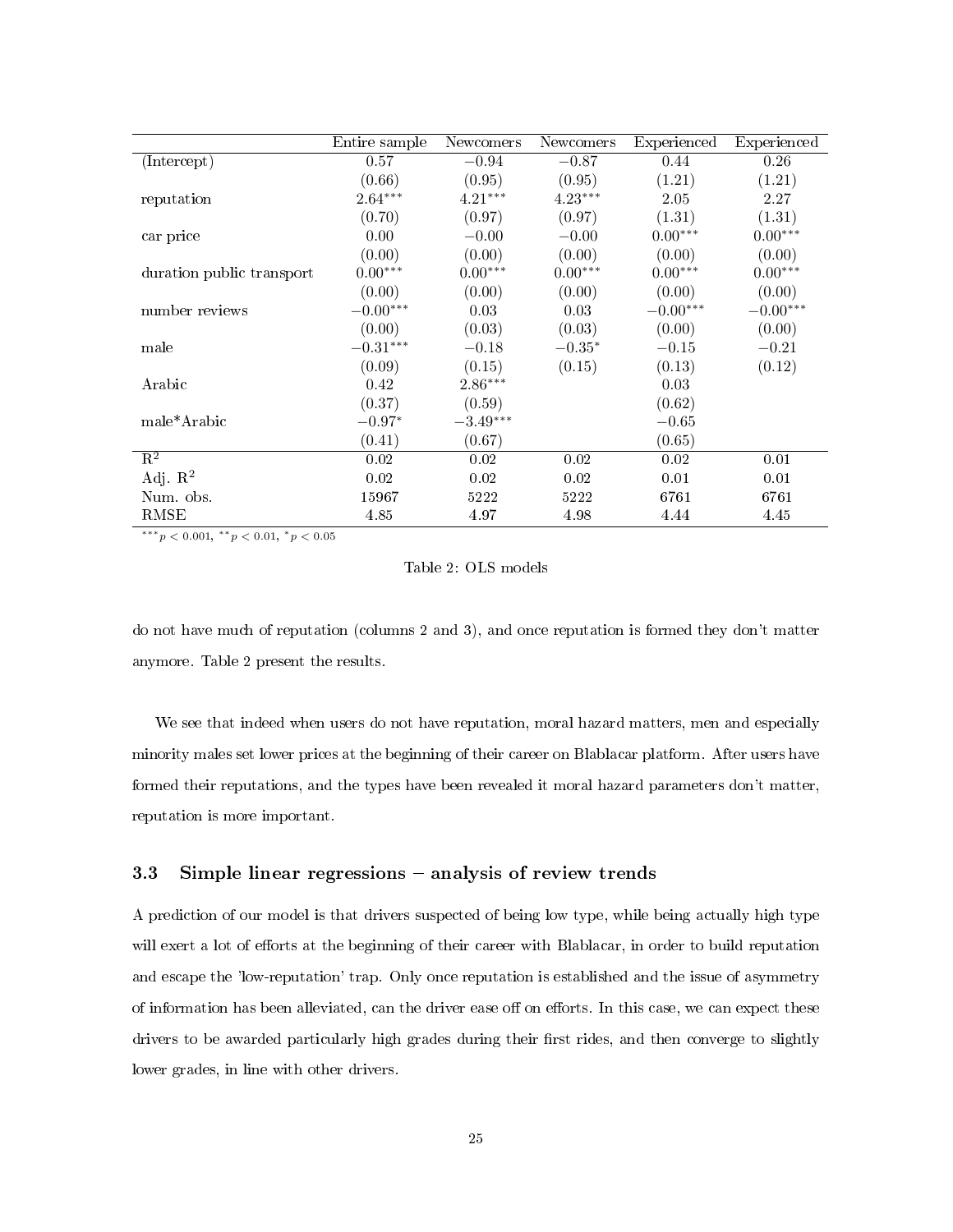To observe this, we first calculate for each driver, the trend of grades he received over his career. A decreasing trend is interpreted as a sign of high effort at the beginning of the career and then some easing. This trend is used as a dependent variable in table [\(3\)](#page-25-0). The trend is generally decreasing, especially for people with an Arabic-sounding name. This happens despite them receiving grades similar to those received by the rest of the sample, when one restricts one's attention to later stages of the career [this later point has not been proven yet].

<span id="page-25-0"></span>

|                         | Dependent variable:         |
|-------------------------|-----------------------------|
|                         | $\mathrm{grade}$ trend/5    |
| driver age              | 0.00000                     |
|                         | (0.00001)                   |
| male1                   | 0.0001                      |
|                         | (0.0002)                    |
| Arabic                  | $-0.002***$                 |
|                         | (0.001)                     |
| car price)              | 0.000                       |
|                         | (0.00000)                   |
| length bio              | 0.00000                     |
|                         | (0.00000)                   |
| length ride             | 0.00000                     |
|                         | (0.00000)                   |
| km                      | $-0.00002**$                |
|                         | (0.00001)                   |
| number reviews          | $0.00001***$                |
|                         | (0.00000)                   |
| driver skill            | $0.001***$                  |
|                         | (0.0001)                    |
| Constant                | $-0.008***$                 |
|                         | (0.001)                     |
| Observations            | $1{,}959$                   |
| $\mathrm{R}^2$          | 0.071                       |
| Adjusted $\mathbb{R}^2$ | 0.066                       |
| Note:                   | *p<0.1; **p<0.05; ***p<0.01 |

Table 3: Regression Results  $-$  trend in grades received

To build reputation, populations suspected of being a low type need to escape the 'low-reputation trap". They can do so by turning preferably to a population less inclined to perceive them as low type. To observe this behavior, one can take advantage of the history of grades received by the driver. Focusing on the origin of riders' names, we observe that (1) people whose name indicates they are from a minority tend to ride with people also with a minority name and (2) this is less true as the number of rides for a given driver increases. We interpret this pattern as follows: minority drivers may escape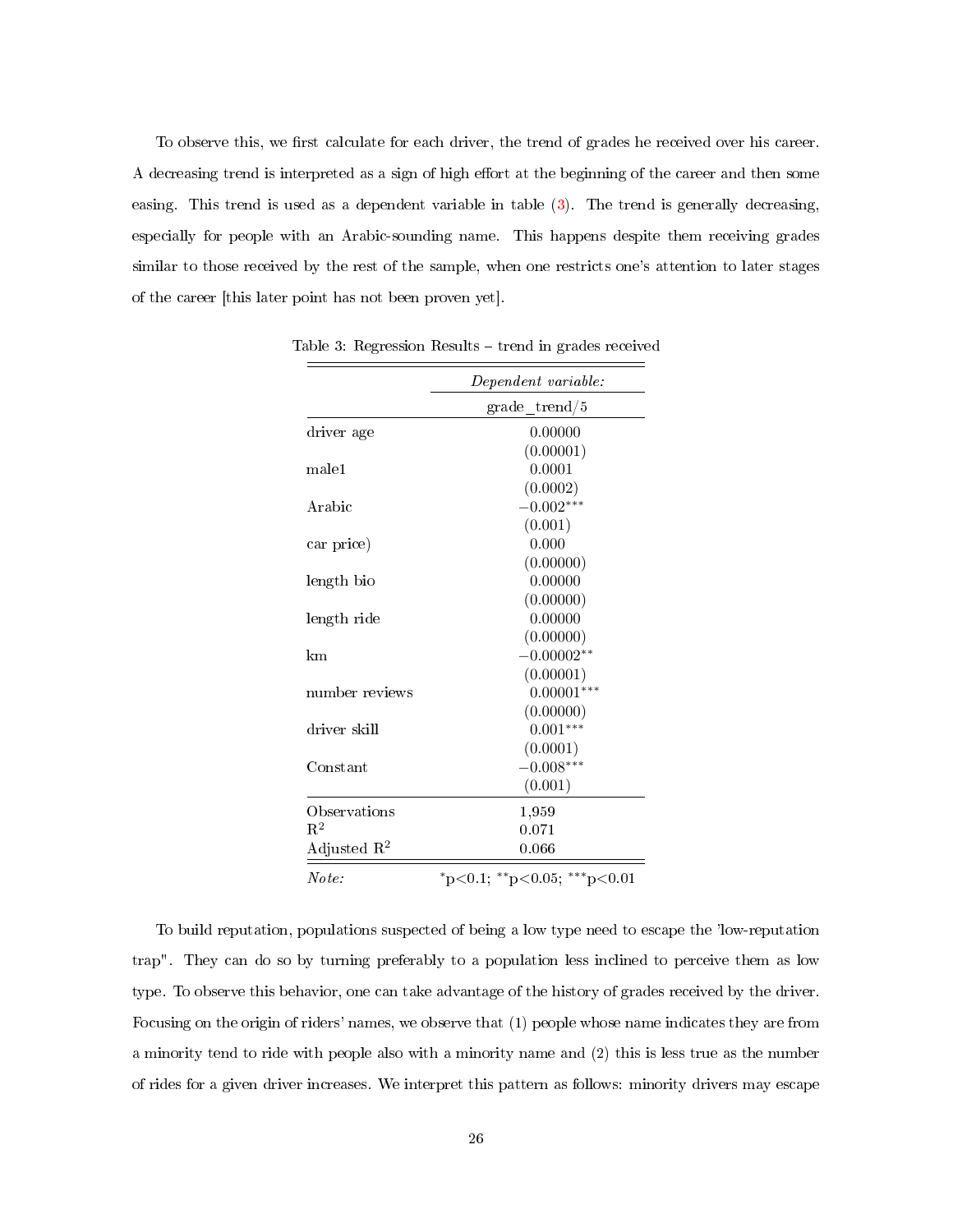the low-reputation trap by accumulating good grades from a population less inclined to perceive them as low-type at the beginning of their career. Then, once reputation is established the origin of the name no longer matters (see previous section) and drivers can mingle with the whole set of riders. The reputation system therefore acts as a powerful tool to mitigate statistical discrimination.

To identify this, we first run a regression of whether the riders taken onboard have a minority name or not. This regression is done individually for each driver. The intercept and trend will be used as dependent variables in table [4.](#page-26-0) The intercept (column 2) reflects the origin of riders a driver starts with, while the trend (column 3) describes whether the average origin of riders varies over time.

<span id="page-26-0"></span>

|                         | Dependent variable: |                             |  |
|-------------------------|---------------------|-----------------------------|--|
|                         | name intercept      | name trend                  |  |
|                         | (1)                 | (2)                         |  |
| driver age              | $0.0002**$          | $-0.00000$                  |  |
|                         | (0.0001)            | (0.00001)                   |  |
| male                    | 0.003               | $-0.00002$                  |  |
|                         | (0.003)             | (0.0003)                    |  |
| Arabic                  | $0.025***$          | $-0.004***$                 |  |
|                         | (0.008)             | (0.001)                     |  |
| car price               | $-0.00000$          | 0.000                       |  |
|                         | (0.00000)           | (0.000)                     |  |
| length bio              | 0.0001              | 0.00000                     |  |
|                         | (0.0001)            | (0.00001)                   |  |
| length ride             | $-0.00002$          | 0.00000                     |  |
|                         | (0.00002)           | (0.00000)                   |  |
| km                      | $-0.0001$           | $-0.00001$                  |  |
|                         | (0.0001)            | (0.00001)                   |  |
| number reviews          | $-0.00001$          | $0.00001***$                |  |
|                         | (0.00001)           | (0.00000)                   |  |
| driver skill            | 0.002               | $-0.0002$                   |  |
|                         | (0.002)             | (0.0002)                    |  |
| Constant                | 0.006               | $-0.001$                    |  |
|                         | (0.017)             | (0.002)                     |  |
| Observations            | 2,859               | 2,735                       |  |
| $\mathrm{R}^2$          | 0.008               | 0.032                       |  |
| Adjusted $\mathbb{R}^2$ | 0.005               | 0.028                       |  |
| Note:                   |                     | *p<0.1; **p<0.05; ***p<0.01 |  |

Table 4: Regression Results – Intercept and trend of carpoolers with arabic names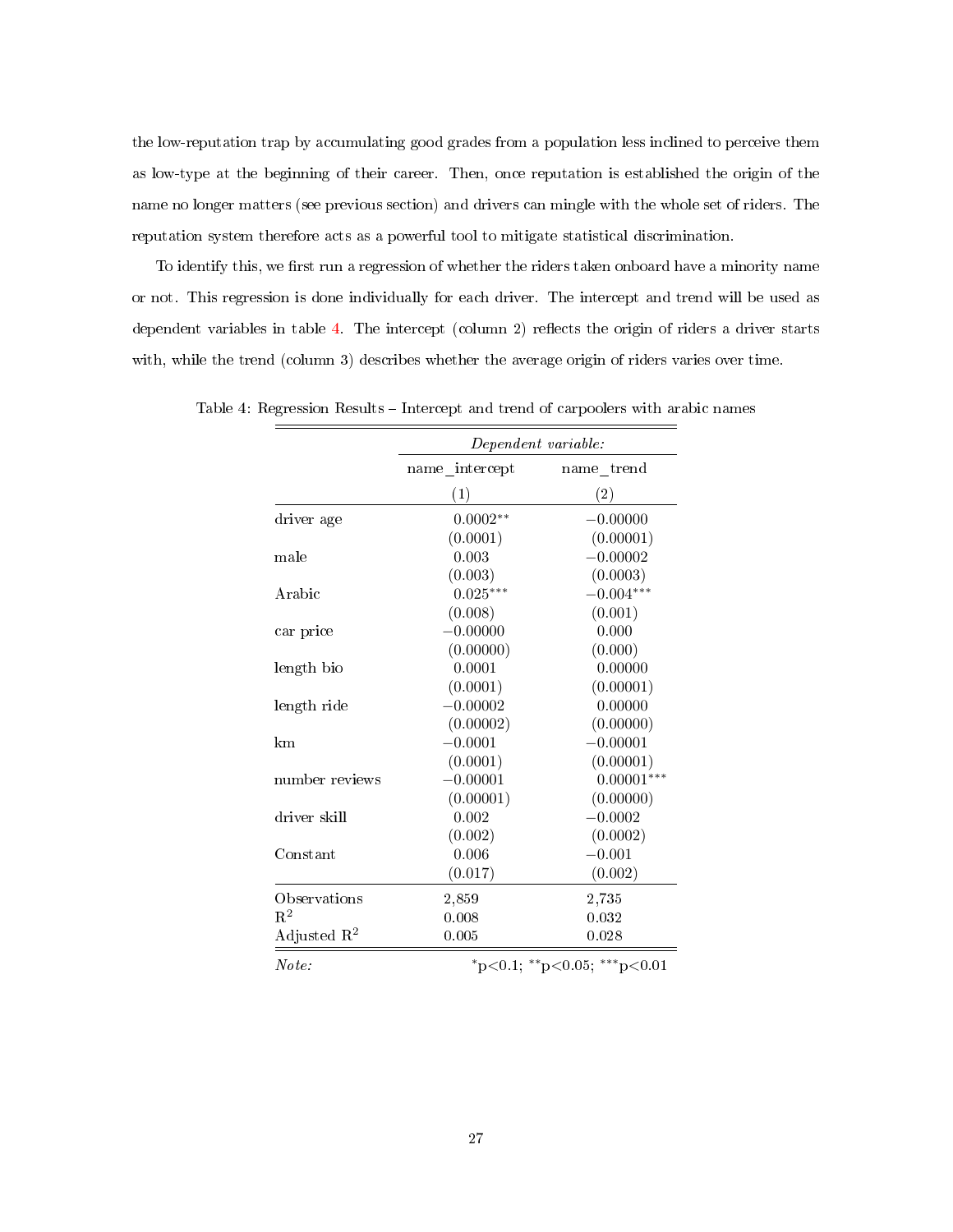# 4 Reputation system as a Preemptive device

Aim of this section is to identify circumstances under which incumbent platform would change its strategy to preempt entry. In particular, to discuss how a barrier to entry can be formed by using a separating strategy.

Suppose that at the time t, arrives a more efficient entrant, that has to pay entry cost  $f$ , if decides to enter. By trading with an entrant agents receive additional benefits  $\mu_1$  and  $\mu_2$  that correspond to the better technology, eq  $28$  describes the per period profits:

<span id="page-27-0"></span>
$$
u_{t,1} = \begin{cases} b_1^{\theta} + \mu_1 - \tau_1 & \text{if } a = h \\ b_1^{\theta} + g + \mu_1 - \tau_1 & \text{if } a = l \end{cases} u_{t,2} = \begin{cases} b_2^{\theta} + \mu_2 - \tau_2 & \text{if } a = h \\ b_2^{\theta} - d + \mu_2 - \tau_2 & \text{if } a = l \end{cases}
$$
(28)

We consider that after entry of a more efficient player the (previous) incumbent remains a competitive fringe, that means she is ready to launch her production, had the entrant started charging too high prices. This results in several potential entry strategies of a more efficient firm<sup>[5](#page-27-1)</sup>; she can try taking the whole market, or focusing on one of the types, finally if separating equilibrium is the one granting the highest profits, entry becomes more difficult, because earned reputation is platform specific, therefore high type side 1 users may face a question whether they are willing to lose their reputation, which gives them a higher participation rate for an exchange of higher benefit  $\mu_1$ , the incumbent can exploit this dilemma by inducing separation, and thus foreclosing the market. This section aims at showing this mechanism. Timing of the game is adjusted, to capture the decision of the entrant who observes strategy of the incumbent and decides to enter or not:

- 1. Incumbent sets prices
- 2. Entrant observes prices and reputations, decides whether to enter or not. If she enters, she pay a fixed cost f and sets own prices  $\tau_i^e$ .
- 3. Side 1 users observe prices and decide on which platform to trade
- 4. New cohort of side 2 arrives, observes prices, participation decisions of side 1 and reputation if side 1 users remained on the incumbent. They decide on which platform to trade. They are matched with a side 1 users and decide to participate or not.
- 5. Side 1 users decide to participate or not, and which action to take.

<span id="page-27-1"></span><sup>5</sup>We should explore an idea of platforms co-existing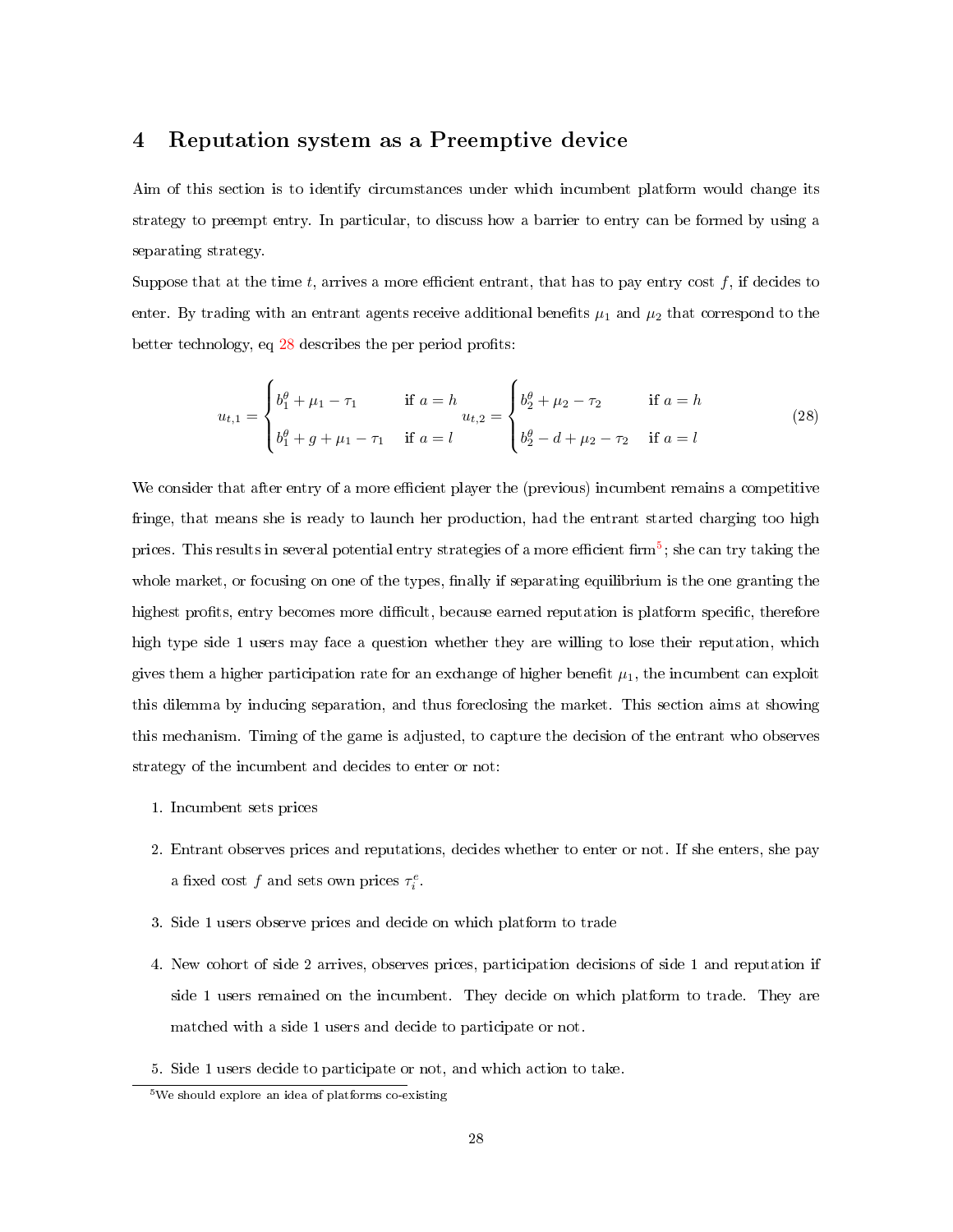We will assume that the technological advantage of an entrant is small enough, so that the benefit from trade between the low types when the low action is taken is still lower than the cost of executing this operation:  $b_1^l + b_2^l + g - d + \mu_1 + \mu_2 < c$ 

**Lemma 6.** In a pooling equilibrium entrant charges  $\tau_1^e + \tau_2^e = \mu_1 + \mu_2 + c$ . Suppose, all side 1 users trade and  $\lambda_2$  of side 2 users. Entrant makes per turn profit of  $\pi_t = \mu_1 + \lambda_2 \mu_2$ , and she enters the market if  $\Pi = \sum_{t=1}^{\infty} \pi_t = \frac{\mu_1 + \lambda_2 \mu_2}{1 - \delta} \ge f$ 

Proof. To be added formally. Intuitively Bertrand competition brings prices to marginal costs; side 1 users make their participation decision first, that decision will be observed in the next stage by side 2, therefore users will coordinate where side 1 decides to trade. Hence, competitors have to guarantee that side 1 users are on board, and they will charge the side 2 accordingly that is, prices will satisfy the following:

$$
b_1^l + g + \mu_1 - \tau_1 \ge 0
$$
  

$$
b_2^h - d + \mu_2 - \tau_2 \ge 0
$$
  

$$
\tau_1 + \tau_2 = c + \mu_1 + \mu_2
$$

Pooling equilibrium leads to a direct competition between the players, incumbent fails to attract any consumers and entrant is only able to charge her technological benefit on both sides. Finally,  $1 - \lambda_2$  side 2 users are left out. Consumers benefit from this competition, because of lower prices. In a separating equilibrium incumbent provides an additional benefit to its installed customers, she gives side 2 users an additional advantage of being able to distinguish between high and low type side 1 users. This is their payoff is:  $u_2^l = \lambda_1 \left[ b_2^l - \tau_2 \right]$ , when they observe that they have been matched with low type side 1 user, they expect a low action and opt out. On the other side, while trading with entrant they receive:  $u_2^l = b_2^l - (1 - \lambda_2)d - \tau_2^d$ , there is a probability  $1 - \lambda_2$  of being matched with the low type user who will take the low action, and furthermore they have to pay for sure. Let's define as  $S_p$  the total surplus created by trade on each platform at the period of entry t, where  $p \in \{i, e\}$  the incumbent or the entrant. Trade on the incumbent platform brings:

$$
S_I = \lambda_2 (b_2^h - (1 - \lambda_1)d) + (1 - \lambda_2)\lambda_1 b_2^l + \lambda_1 b_1^h + (1 - \lambda_1)\lambda_2(b_1^l + g) - (\lambda_1 + \lambda_2 - \lambda_1\lambda_2)c
$$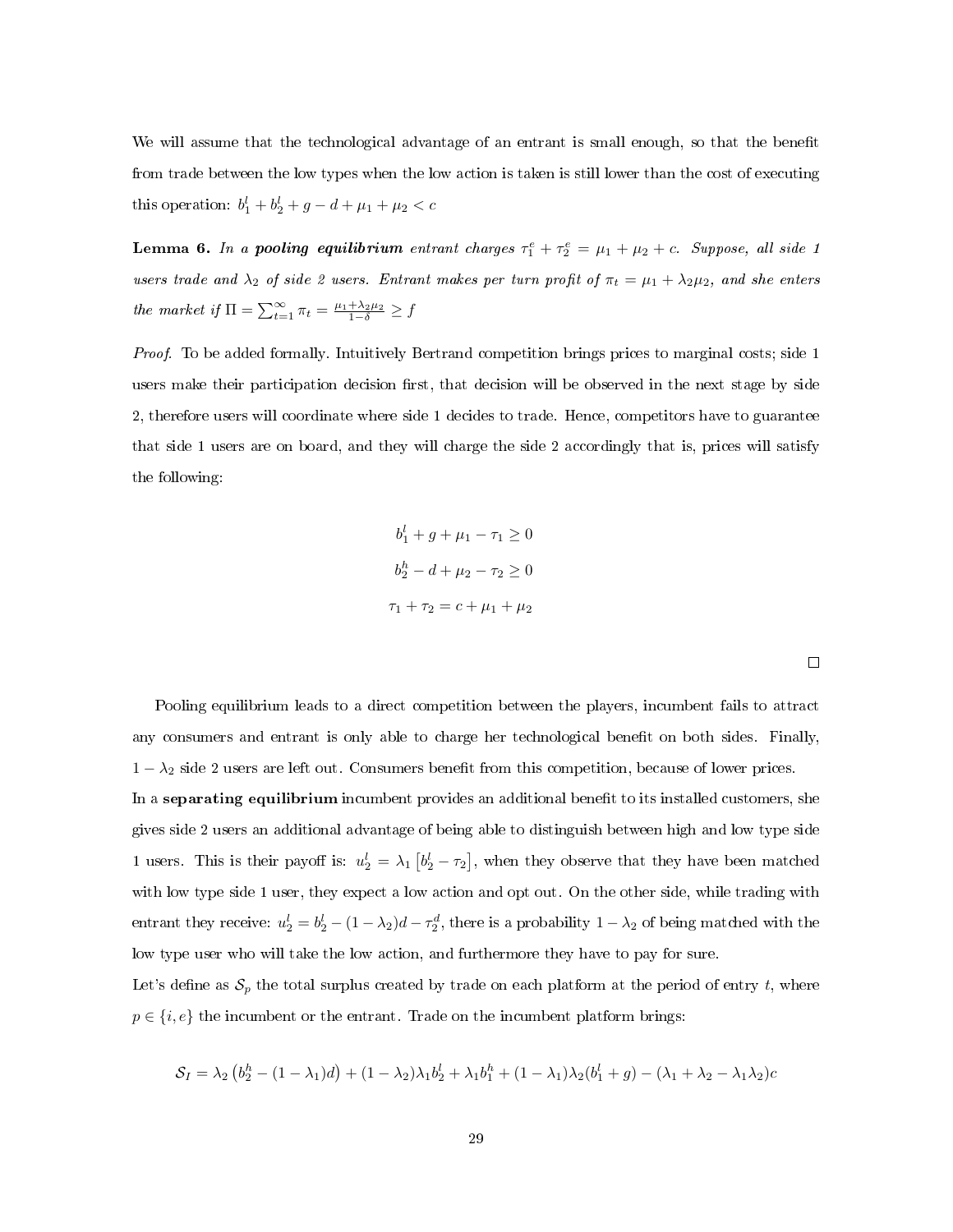and, on entrant's platform:

$$
S_E = \lambda_2 b_2^h + (1 - \lambda_2)(b_2^l - d) + \mu_2 + \lambda_1 b_1^h + (1 - \lambda_1)(b_1^l + g) + \mu_1 - c
$$

The difference between the surpluses characterizes competitive situation:

$$
\Delta S = \lambda_1 (d + \lambda_2 c) - (1 - \lambda_1)(1 - \lambda_2) (b_2^l - b_1^l - g) - \mu_1 - \mu_2
$$

If an entrant decides to enter and manages to attract consumers to join her platform it provides additional flow of discounted benefits of:

$$
\sum_{t=1}^{\infty} \delta^t \mathcal{S}_E = \frac{\delta(\lambda_1 \mu_1 + (1 - \lambda_1)\lambda_2 \mu_2)}{1 - \delta}
$$

Therefore, if the total additional surplus created by entrant, which is:  $-\Delta S + \sum_{t=1}^{\infty} \delta^t S_E$  is higher than  $f$ , entrant will enter in the period she arrives, potentially offer negative prices in the first period if:  $\Delta S > 0$ , but will take over the market and recap losses from the first period.

Entry to the market in which there is separation equilibrium played is additionally difficult, because an entrant has to compensate the low type of side 2 for inability to distinguish between the types with which they trade.

An interesting feature of this model is this dynamic aspect, when an incumbent learns about prospective entry to the market. There is a threshold of entry costs  $f$ , for which an incumbent who in the absence of entry induces pooling equilibrium, switches to separating one, in the attempt of entry. For this to be case, first, pooling has to be optimal and move to separation has to be effective.

Pooling will be played if:

$$
\max\{\lambda_1\lambda_2(\bar{\tau}_2+\bar{\tau}_1-c)\,;\lambda_2(\bar{\tau}_2+\underline{\tau}_1-c)\,;\lambda_1(\underline{\tau}_2+\bar{\tau}_1-c)\}\geq (\lambda_1+(1-\lambda_1)\lambda_2)\left(\min\{b_1^l+g;b_1^h\}+\min\{b_2^l;b_2^h-d\}-c\right)\left(2\mathcal{Q}_1^h+g\,;\lambda_1\right)
$$

Level of entry costs  $\underline{f}$  for which there is entry depends on the equilibrium reached it can be either:

$$
\frac{\mu_1+\lambda_2\mu_2}{1-\delta}=\underline{f}
$$

or:

$$
\frac{\lambda_1 \mu_1 + \mu_2}{1 - \delta} = \underline{f}
$$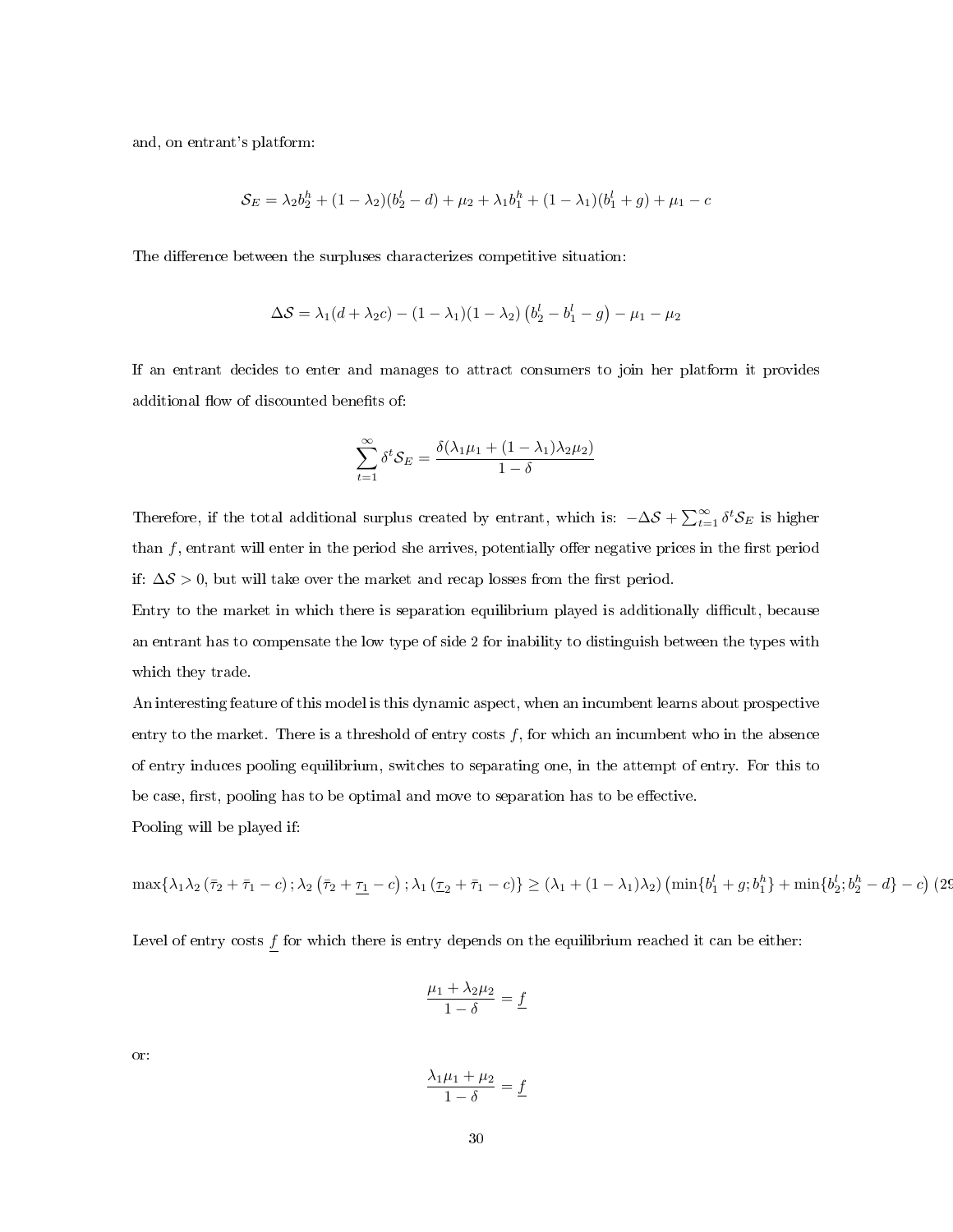The critical value of  $\bar{f}$  that would prevent entry into the separating equilibrium is described by the differences in surpluses in the period of entry plus future profits, that is:

$$
\bar{f} \ge -\Delta S + \frac{\delta}{1-\delta}(\lambda_1 + (1-\lambda_1)\lambda_2(\tau_1^e + \tau_2^e - c) \tag{30}
$$

where  $\tau_1^e = \min\{b_1^l + g; b_1^h\} + \mu_1$  and  $\tau_2^e = \min\{b_2^l; b_2^h - d\} + \mu_2$ .

**Proposition 3.** If  $f \in [f, \bar{f}]$  upon learning that about entry incumbent changes its strategy from pooling to separating, and by doing so she forecloses the market.

Proof. To be added. Entrant can enter through pooling or separating, so both conditions should be here.  $\Box$ 

Proposition 3 shows that a decision, whether to develop a reputation system can be driven by competitive effects. By limiting the type space we have constrained the choice of design of reputation system, into basically the choice of having one; next section will discuss some choices of its design.

## 5 Conclusion

While it is well-known that a platform can use prices to steer participation the present paper shows that participation is also a function of the reputation system in place. We observe that an excessively precise reputation system may lead to the entrenchment of incumbents, and limited market expansion. Similarly a system with poor precision paves the way for statistical discrimination and little entry, especially when it comes to populations facing discrimination. Further, we show that an over-selective platform, allowing only high types to participate may be less protable than a more lenient one that allows less-performing agents to participate. The paper describes conditions under which the platform wants to implement selection with a reputation system or not. Our empirical analysis uses unique data of transactions on a famous online carpooling platform. Similarly to previous studies it shows that populations perceived to be of a low type are discriminated against and have to set lower prices. However, this is especially true at early stages of interactions on the platform. Once reputation is built, little discrimination is observed. To build their reputation, minorities tend to lower their prices and interact mostly with agents who themselves belong to a minority.

This research highlights the importance of well-designed reputation systems in order to induce optimal entry and market expansion. Early stages of reputation building are particularly important.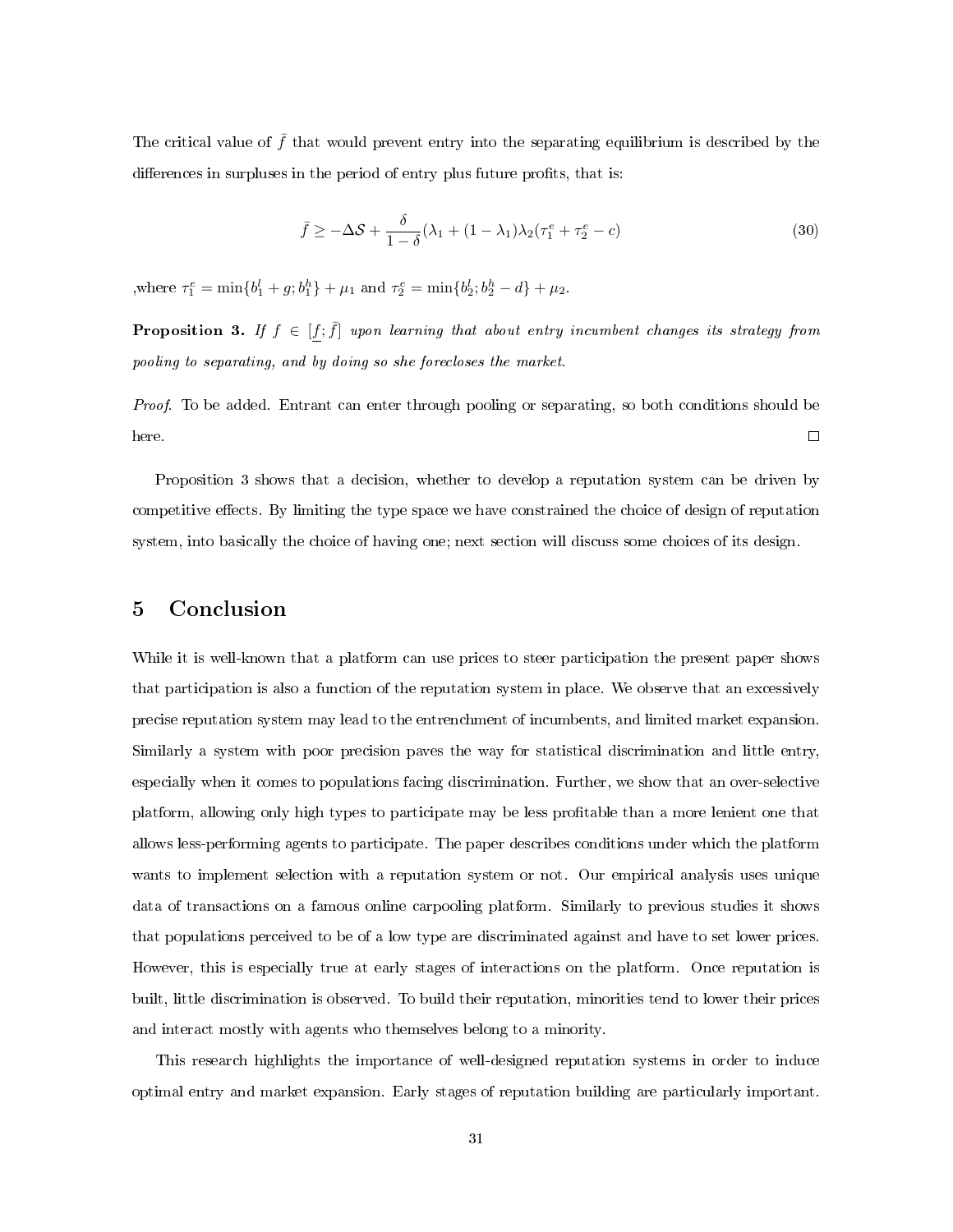Solutions include providing new members with a "default" rating set e.g. at the average rating of the market (see [Spagnolo](#page-33-9) [\(2012\)](#page-33-9)). To gain credibility, this rating would probably need to substantiated by measures of moral hazard obtained from outside the platform (social networks, rating in other online communities etc.). This however raises the issue of data privacy and ownership between online platforms and participants.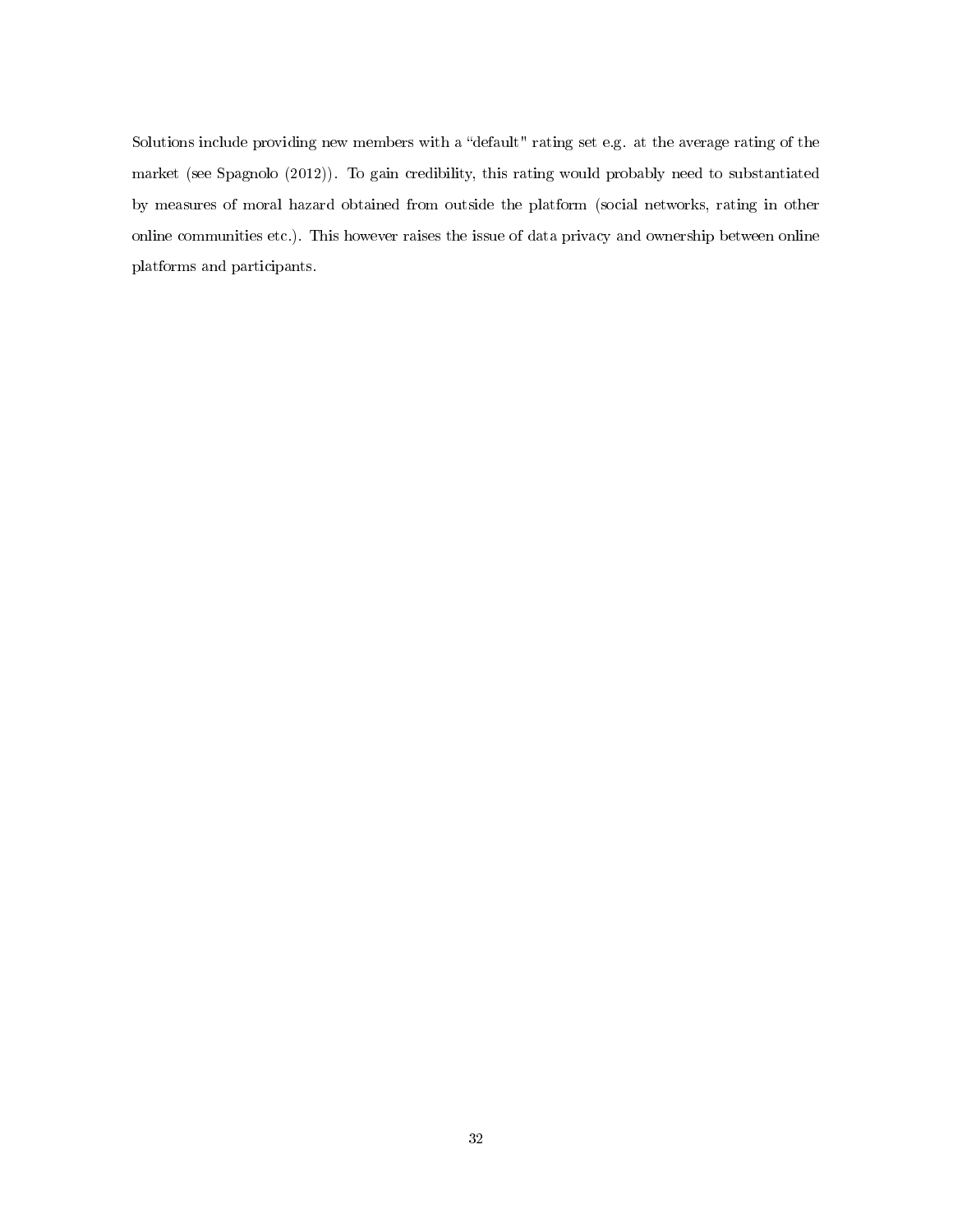## References

- <span id="page-32-6"></span>[1] Bar-Isaac, H. and Tadelis, S. (2008). Seller Reputation. Foundations and Trends® in Microeconomics,  $4(4)$ :273-351.
- <span id="page-32-3"></span>[2] Baron, D. P. and Myerson, R. B. (1982). Regulating a monopolist with unknown costs. Econometrica: Journal of the Econometric Society,  $50(4):911-930$ .
- <span id="page-32-8"></span>[3] Bolton, G. E., Katok, E., and Ockenfels, A. (2004). How Effective Are Electronic Reputation Mechanisms? An Experimental Investigation. Management Science, 50(11):1587-1602.
- <span id="page-32-5"></span>[4] Cabral, L. L., Hortacsu, A., and Hortaçsu, A. (2010). The dynamics of seller reputation:Evidence from eBay. The Journal of Industrial Economics, LVIII $(1)$ :54-78.
- <span id="page-32-1"></span>[5] Caillaud, B. and Jullien, B. (2003). Chicken & Egg: Competition among Intermediation Service Providers. The RAND Journal of Economics, 34(2):309.
- <span id="page-32-0"></span>[6] Edelman, B. G. and Luca, M. (2014). Digital Discrimination: The Case of Airbnb.com. SSRN Electronic Journal.
- <span id="page-32-12"></span>[7] Farajallah, M., Hammond, R. G., and PPnard, T. (2016). What Drives Pricing Behavior in Peerto-Peer Markets? Evidence from the Carsharing Platform BlaBlaCar. SSRN Electronic Journal.
- <span id="page-32-2"></span>[8] Fudenberg, D. and Tirole, J. (2000). Pricing a network good to deter entry. The Journal of Industrial Economics,  $XLVIII(4)$ :373-390.
- <span id="page-32-4"></span>[9] Garrett, D. F. and Pavan, A. (2012). Managerial Turnover in a Changing World. Journal of Political Economy,  $120(5)$ :879-925.
- <span id="page-32-11"></span>[10] Ge, Y., Knittel, C., MacKenzie, D., and Zoepf, S. (2016). Racial and Gender Discrimination in Transportation Network Companies. NBER Working Paper Series, (22776):1-38.
- <span id="page-32-10"></span>[11] Goddard, T., Kahn, K. B., and Adkins, A. (2015). Racial bias in driver yielding behavior at crosswalks. Transportation Research Part F: Traffic Psychology and Behaviour,  $33:1-6$ .
- <span id="page-32-7"></span>[12] Jolivet, G., Jullien, B., and Postel-Vinay, F. (2016). Reputation and prices on the e-market: Evidence from a major French platform. International Journal of Industrial Organization, 45:59–75.
- <span id="page-32-9"></span>[13] Jullien, B. and Park, I. U. (2014). New, like new, or very good? Reputation and credibility. Review of Economic Studies,  $81(4)$ :1543-1574.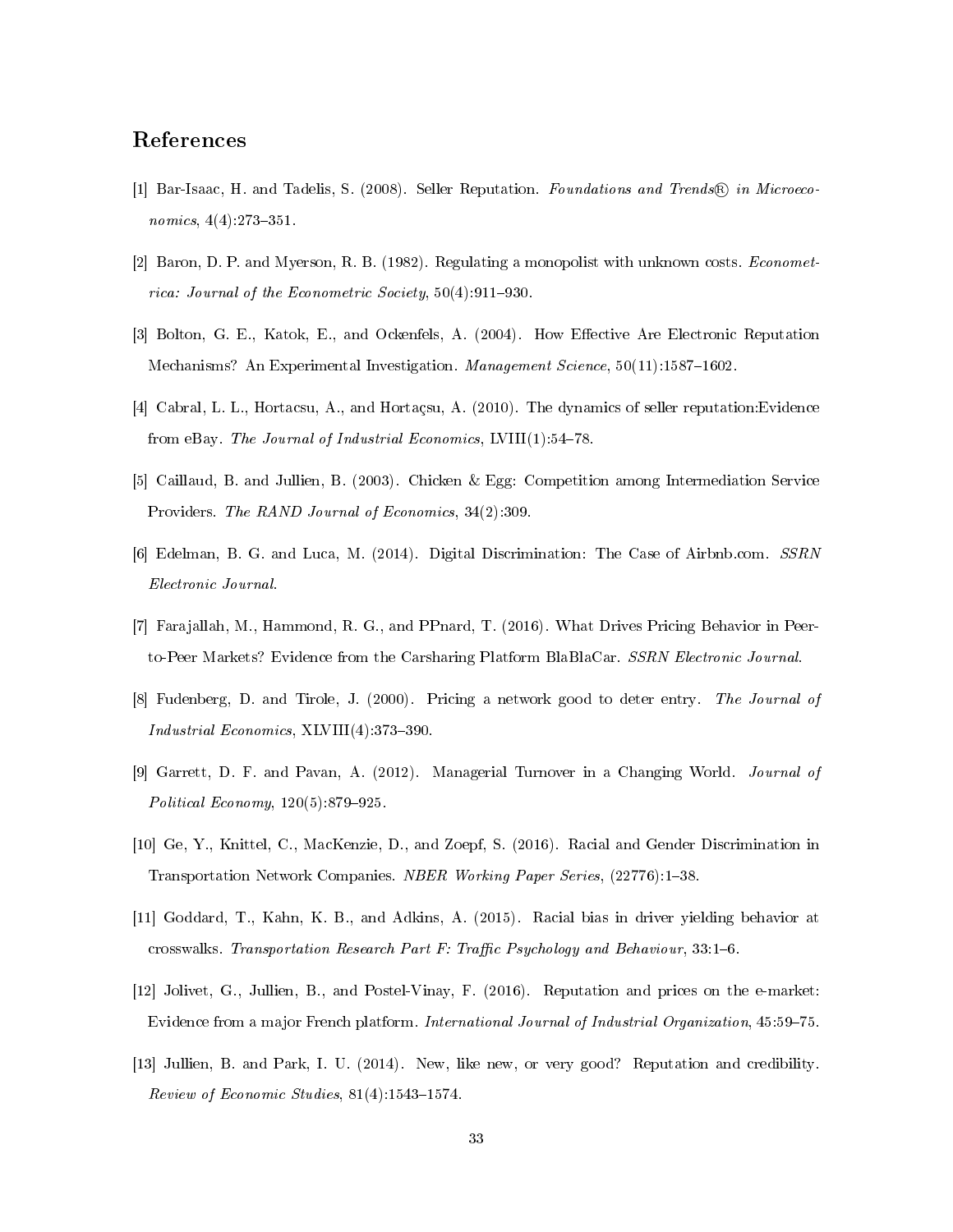- <span id="page-33-3"></span>[14] Laffont, J.-J. and Tirole, J. (1986). Using Cost Observations to Regulate Firms. Journal of Political Economy,  $94(3):614-641$ .
- <span id="page-33-5"></span>[15] Liu, Q. and Skrzypacz, A. (2014). Limited records and reputation bubbles. Journal of Economic  $Theory, 151(1):2-29.$
- <span id="page-33-6"></span>[16] Livingston, J. A. (2005). How Valuable Is a Good Reputation? A Sample Selection Model of Internet Auctions. Review of Economics and Statistics, 87(September):453-465.
- <span id="page-33-2"></span>[17] Maskin, E. and Tirole, J. (1988). A Theory of Dynamic Oligopoly, I: Overview and Quantity Competition with Large Fixed Costs. *Econometrica*,  $56(3):549-569$ .
- <span id="page-33-7"></span>[18] Mayzlin, D., Dover, Y., and Chevalier, J. (2014). Promotional reviews: An empirical investigation of online review manipulation.
- <span id="page-33-4"></span>[19] Nosko, C. and Tadelis, S. (2015). The Limits of Reputation in Platform Markets: An Empirical Analysis and Field Experiment. NBER Working Paper Series, page 20830.
- <span id="page-33-1"></span>[20] Rochet, J.-C. and Tirole, J. (2003). Two-Sided Markets. Journal of the European Economic Association, pages 990-1029.
- <span id="page-33-0"></span>[21] Roger, G. and Vasconcelos, L. (2014). Platform Pricing Structure and Moral Hazard. Journal of Economics and Management Strategy,  $23(3):527-547$ .
- <span id="page-33-9"></span>[22] Spagnolo, G. (2012). Reputation, competition, and entry in procurement. International Journal of Industrial Organization,  $30(3)$ :291-296.
- <span id="page-33-8"></span>[23] Zervas, G., Proserpio, D., and Byers, J. (2015). A First Look at Online Reputation on Airbnb, Where Every Stay is Above Average. Where Every Stay is Above  $\dots$ , pages 1–22.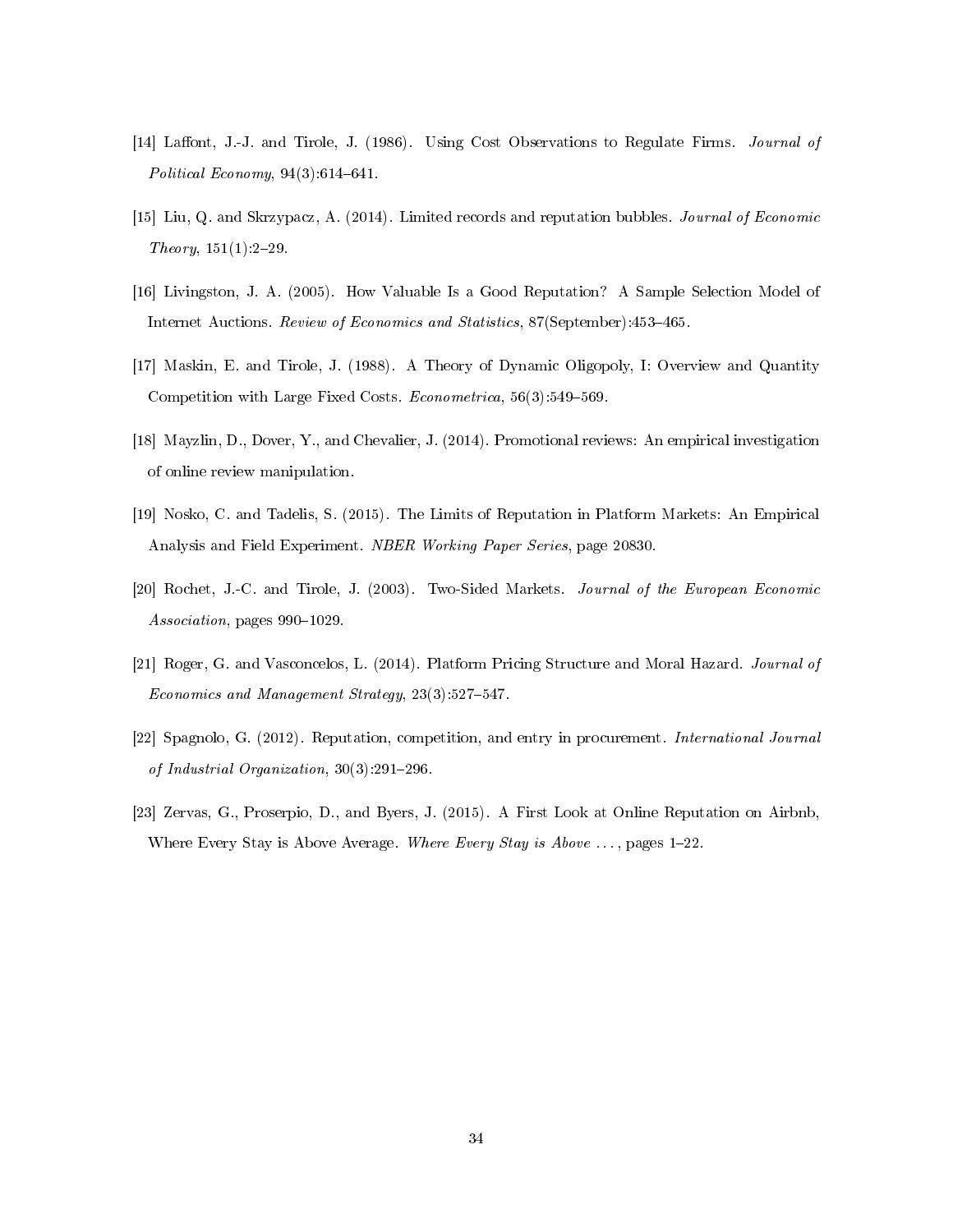# A Retention and exclusion decisions

#### <span id="page-34-0"></span>A.1 Expected revenues from an agent

Expected revenues of a new agent: Equation [12](#page-8-1) is derived by plugging assumption [1](#page-5-0) in equation [10:](#page-7-0)

$$
\mathbb{E}_{new}(\Pi) = \mathbb{E}_{n,B_i} \left[ (1 - \alpha^n) \beta_i + \alpha^n v_{\epsilon} + e_{n,\beta_i}(s) - \frac{1 - F_{\alpha,n,\epsilon}(s)}{f_{\alpha,n,\epsilon}(s)} \psi'(e_{n,\beta_i}(s)) - \psi(e_{n,\beta_i}(s)) \right]
$$

Since the agent is new, we take  $n = 0$  (no history):

$$
= \mathbb{E}_{0,\beta_i} \left[ v_{\epsilon} + e_{0,\beta_i}(s) - \frac{1 - F_{\alpha,0,\epsilon}(s)}{f_{\alpha,0,\epsilon}(s)} e_{0,\beta_i}(s) - \frac{(e_{0,\beta_i}(s))^2}{2} \right]
$$

 $\mathbb{E}_{0,\beta_i}\left[v_{\epsilon}\right] = \frac{1}{2} + \epsilon$ . Profit maximization yields [9,](#page-5-2) or  $e_{0,\beta_i}(s) = s - \epsilon$ 

$$
= \frac{1}{2} + \epsilon + \int_{\epsilon}^{1+\epsilon} (s-\epsilon) \left[ 1 - \frac{1 - (s-\epsilon)}{1} - \frac{s-\epsilon}{2} \right] ds
$$

$$
= \frac{1}{2} + \epsilon + \frac{1}{6} = \frac{2}{3} + \epsilon
$$

Expected revenues of incumbent agent: Equation [13](#page-8-2) is derived by plugging assumption [1](#page-5-0) in equation [10:](#page-7-0)

$$
\mathbb{E}_{old}(\Pi) = \mathbb{E}_{n,B_i} \left[ (1 - \alpha^n) \beta_i + \alpha^n v_{\epsilon_{old}} + e_{n,\beta_i}(s) - \frac{1 - F_{\alpha,n,\epsilon_{old}}(s)}{f_{\alpha,n,\epsilon_{old}}(s)} \psi'(e_{n,\beta_i}(s)) - \psi(e_{n,\beta_i}(s)) \right]
$$
  
=  $(1 - \alpha^n) \beta_i + \alpha^n \left( \frac{1}{2} + \epsilon_{old} \right) + \mathbb{E}_{n,\beta_i} \left[ e_{n,\beta_i}(s) - \frac{1 - F_{\alpha,n,\epsilon_{old}}(s)}{f_{\alpha,n,\epsilon}(s)} e_{n,\beta_i}(s) - \frac{(e_{n,\beta_i}(s))^2}{2} \right]$ 

Note that  $F_{\alpha,n,\epsilon_{old}}(s) = \frac{x-(1-\alpha^n)\beta_i}{\alpha^n} - \epsilon_{old}$  and is defined over  $[(1-\alpha^n)\beta_i + \alpha^n \epsilon_{old}, (1-\alpha^n)\beta_i +$  $\alpha^{n}(1+\epsilon_{old})$ .  $f_{\alpha,n,\epsilon_{old}}(s) = \frac{1}{\alpha^{n}}$  over the same interval, 0 otherwise. Profit maximization yields [9,](#page-5-2) or